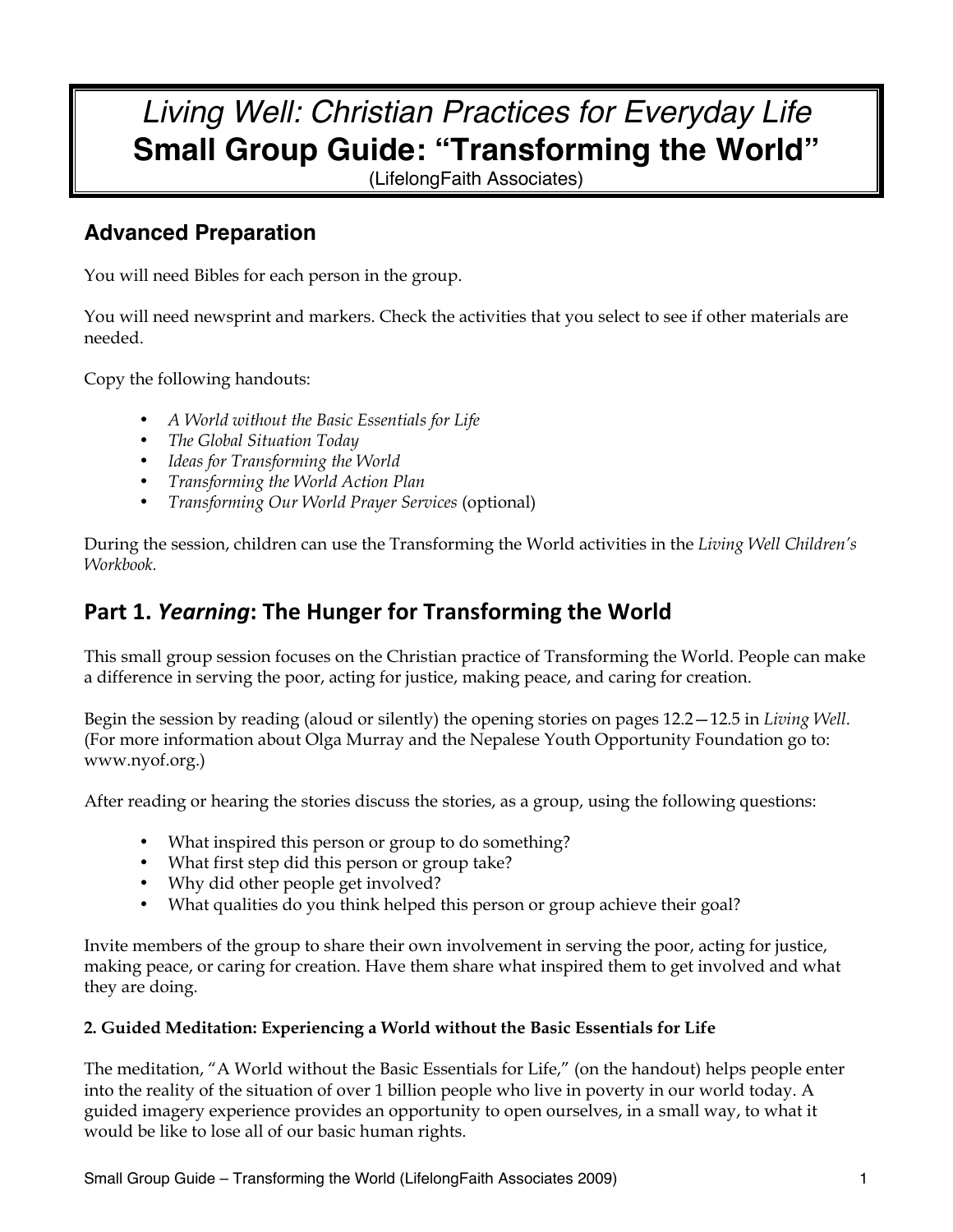Dim the room's lights (if possible), play soft background music, and ask the participants to make themselves as physically comfortable as possible and to close their eyes.

Have one person introduce the meditation and have different readers for each of the seven "takeaways."

When the meditation is finished, remain silent for a minute or two, getting in touch with the thoughts and feelings you had during the meditation. Think about the reflection questions below and share your thoughts with the group.

- How did you feel as you gradually lost all of your "rights?"
- Take a look at the results of your personal and home inventory. What would it be like to gradually lose most or all of these items?
- Is it difficult for you to image this situation happening to you or in your area?
- Is it hard for you to imagine that this situation is the reality for one in six people around the world? (That's over one billion people.)

## Part 2. Reflecting: Reflection on the Need for Transforming the World

### **1. The Global Situation Today**

Read page 12.6 as a group. Review the six "facts" about injustice in our world. In addition to those six here are several other important facts about our global reality:

- 32 million people are infected with HIV/AIDS; 22 million are in Sub-Sahara Africa. 15 million children have lost a parent to AIDS.
- About 1.6 billion people live in substandard housing.
- About 100 million people are homeless in the world.
- Each year more than 2 million children are exploited in the global commercial sex trade.
- 27 million people are held as slaves in our world today.
- 1 in 6 children in the U.S. lives below the poverty level.

Take a minute to reflect on the following questions and then share your responses with the group:

- What surprised you about the global situation?
- What was most disturbing for you?
- Which need or concern touches your heart most, and has the power to move you to compassion and action like the Good Samaritan who stops to care for the wounds of a fellow human being in Jesus' parable (see Luke 10:25-37)?

#### **2. Why Should We Be Concerned about Transforming the World?**

Together read the quote from Rabbi Ron Wolfson about "repairing the world" on page 12.6. in *Living Well*.

Discuss why people of faith need to be concerned about acting to transform the world?

How do the following reasons connect with your own reasons?

1. Our faith calls us to it. The Gospel and church teaching place our service of the poor and vulnerable and our work for justice at the center of Christian witness.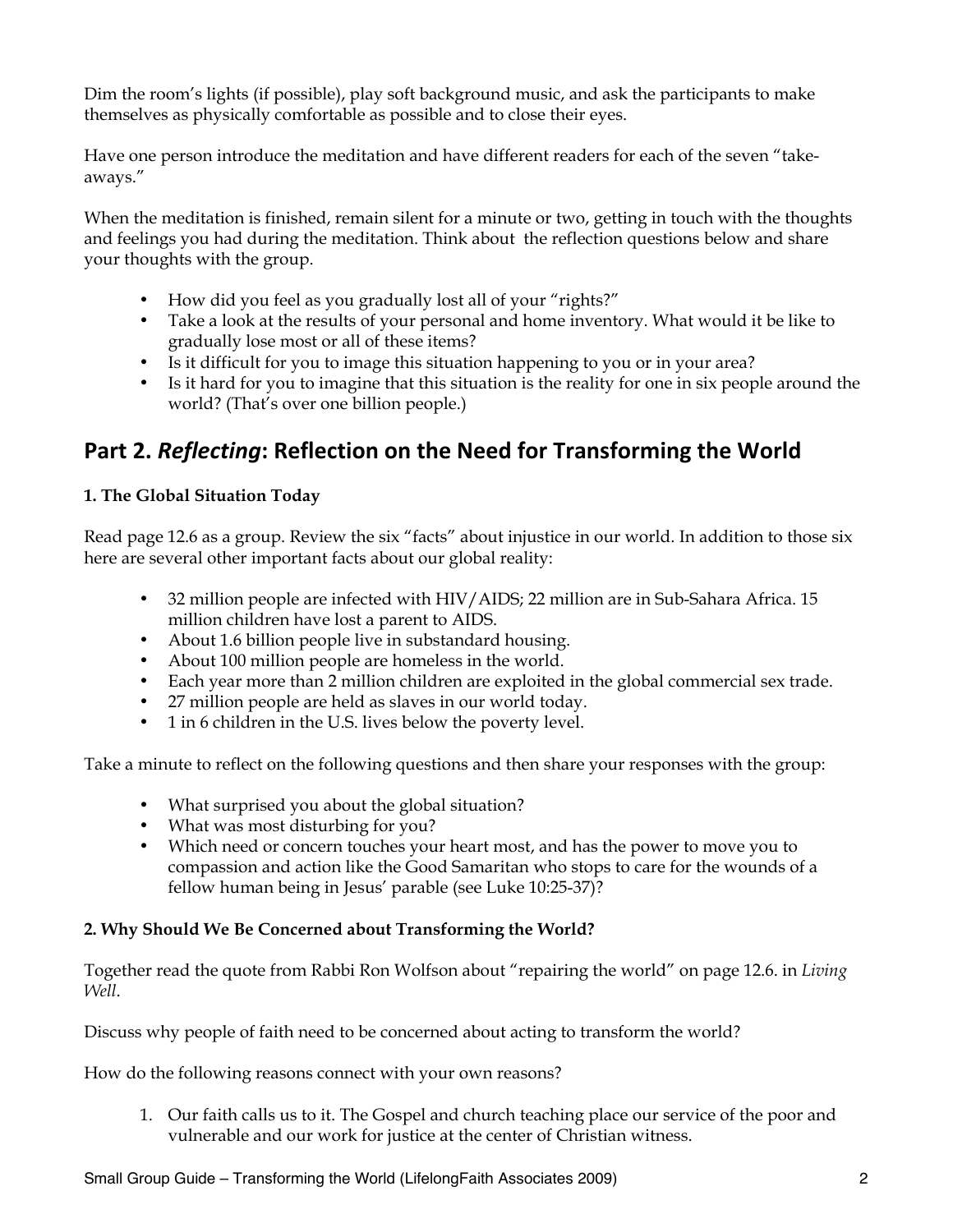- 2. Our nation needs it. Too many Americans, especially children, are growing up poor in the richest nation on earth. The blessings and burdens of American life are not being shared fairly.
- 3. Our world requires it. More than 30,000 children die every day from hunger, deprivation, and their consequences. Disease and debt, corruption and conflict are threatening the lives and dignity of millions in our increasingly globalized world.
- 4. Our salvation demands it. In Jesus' description of the Last Judgment, the critical question is 'What did you do for the least of these?' Jesus identified himself with the hungry, the thirsty, the naked, the imprisoned, and the stranger, insisting that when we serve them we serve him.
- 5. Our actions can make a difference.

## Part 3. Exploring: The Christian Practice of Transforming the World

The Exploring section develops our understanding of the Christian practice of Transforming the World through four themes, each with a focusing Scripture teaching:

- 1) We serve the poor and vulnerable
- 2) We work for justice to ensure the rights of all people
- 3) We work for peace
- 4) We care for creation

### **1. We Serve the Poor and Vulnerable**

#### **a) Scripture Reading #1. The Parable of the Final Judgment**

Have someone read aloud the Parable of the Final Judgment (Matthew 25:31-44) and then read the commentary (silently or aloud) about the Christian concern for the poor and vulnerable on page 12.7 in *Living Well*.

Working together as a group identify Jesus' list of the basic essentials for life in Matthew 25 and what Jesus is asking us to do (responsibilities):

- What is Jesus' message to us in this parable?
- What is Jesus' list of the essential as presented in this parable?
- What is Jesus is asking us to do in this parable?
- Was the story addressed just to individuals, or is there a message in the story for families, groups, and institutions (church, business, government) as well?

What is so significant in this parable is that in neglecting the poor, the outcast, and the oppressed, people are rejecting Jesus himself.

#### **b) Scripture Reading #2. The Good Samaritan**

Have someone read aloud the passage from Luke 16:19-31 to the group.

How does this parable apply to us today. Together as a group imagine that Jesus was telling the Parable of the Good Samaritan today. Use the three questions to imagine what the parable would sound like today. Develop 2 or 3 versions of the parable using the three questions below.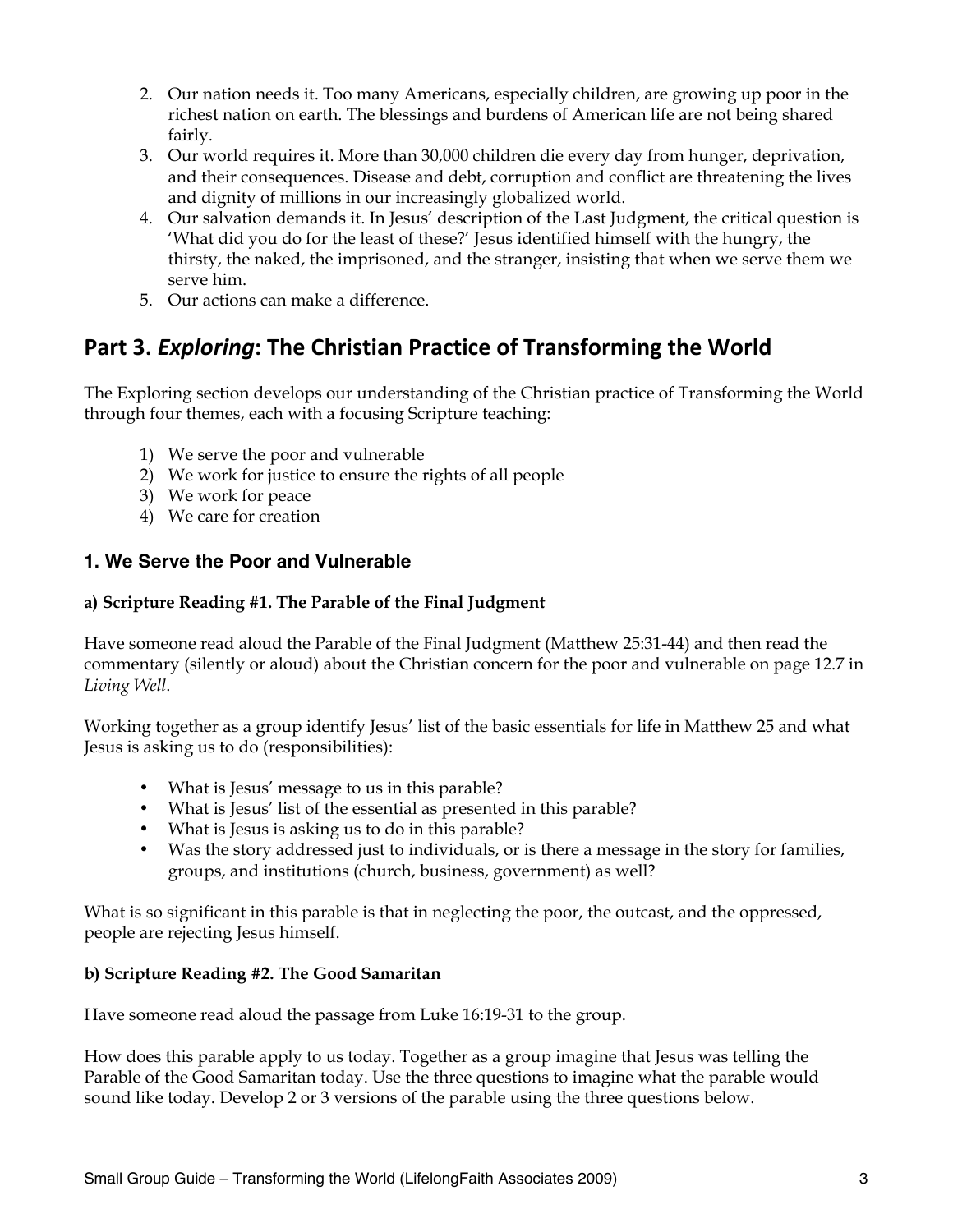1. Who is the person, group or nation in the ditch?

Identify and describe a contemporary situation where a person, group of people, or entire nation is being injured or oppressed (the man in the ditch). You can use a situation you learned about in this session or situation you learned about at school or a current news story. The story can be local, national, or global.

2. Who passes them by and why?

Identify and describe two people, groups, organizations, or nations that see the injured or oppressed and choose to do nothing (walk past the man in the ditch). Describe why you think they did not stop and address the situation on injustice?

3. Who stops and what do they do?

Identify and describe the person, group, organization, or nation that does see the injured or oppressed and act. Describe what they do and why they are doing it?

Together as a group discuss the parable using the following reflection questions:

- What is Jesus' message to us in this parable?
- What is Jesus is asking us to do in this parable?
- Was the story addressed just to individuals, or is there a message in the story for families, groups, and institutions (church, business, government) as well?

Conclude this section by reading and sharing your reflections on these insights by theologian Albert Nolan from his book *Jesus Before Christianity*.

"…the basis of this solidarity or love is compassion—that emotion which wells up from the pit of one's stomach at the sight of another's need. The parable of the Good Samaritan is recorded by Luke (10:29-37) as an answer to the question, Who is my neighbor? The answer is not every person and any person, true as that may be in itself. The answer is a parable which is told in such a way that it leads us on to identify ourselves emotionally with a man who had the misfortune of falling among thieves. We feel his disappointment when those are who are supposed to live in solidarity with him, a priest and a levite, pass by on the other side. We share his relief and his joy when an enemy Samaritan is moved with compassion to break through the barriers of group solidarity to help him in his need. If we allow the parable to move us, if we allow the parable to release those deeper emotions which we have been taught to fear, we shall never again have to ask you our neighbor might be or what our love might mean. We shall go and do likewise in the teeth of whatever barriers. Only compassion can teach a person what solidarity with other human beings means….Of such is the 'kingdom' of God."

(Albert Nolan, *Jesus Before Christianity*, Twenty-Fifth Anniversary Edition, Maryknoll: Orbis Books, 2001, 82)

#### **2. We Work for Justice to Ensure the Rights of All People**

#### **a) Scripture Reading #1. Isaiah 58:6-12**

Read aloud the passage from Isaiah 58:6-12 on page 12.8 in *Living Well*.

Together as a group describe God's vision of justice (such as setting free the oppressed) and what God is asking us to do (responsibilities) using the following two questions.

- What is God's vision of justice in Isaiah 58?
- What is God asking us to do in Isaiah 58?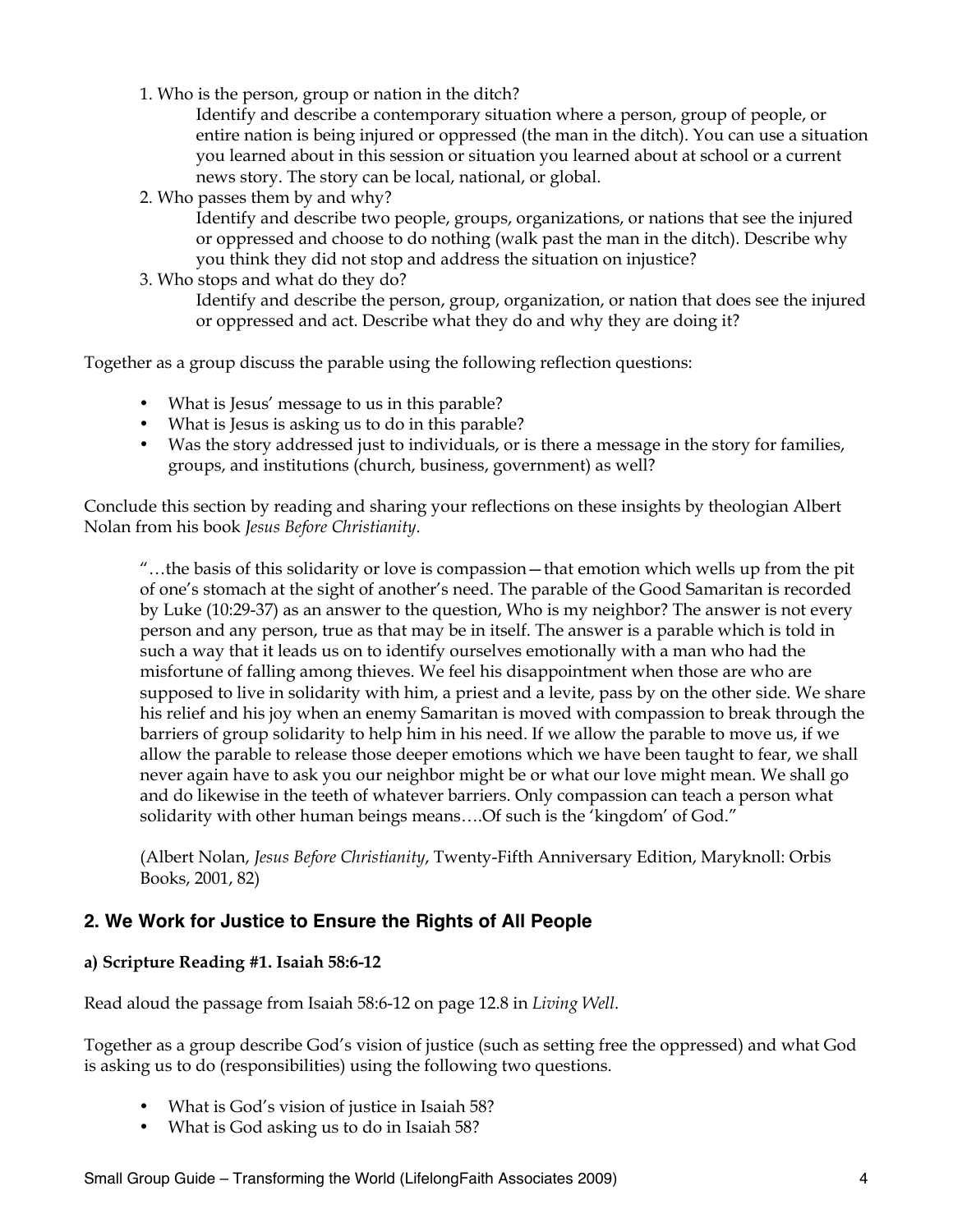Read the commentary (silently or aloud) about the Christian concern for justice on page 12.8 in *Living Well*.

#### **b) Scripture Reading #2. The Rich Man and Lazarus**

Read Luke 16:19-31, using four readers: a narrator, Lazarus, Rich Man, and Abraham.

Together as a group discuss the following questions:

- How does this parable apply to life today?
- What is Jesus is asking us to do in this parable?
- Was the story addressed just to individuals, or is there a message in the story for families, groups, and institutions (church, business, government) as well?

#### **3. We Work for Peace**

Read the commentary (silently or aloud) about the Christian concern for peace on page 12.9 in *Living Well*.

#### **a) A Biblical Vision of Peace: Micah 4:2-4**

Our focusing Scripture reading is from the prophet Micah and his vision of peace. It includes the wellknown image of turning swords into ploughshares. Have someone read aloud Micah 4:2-4 on page 12.9 in *Living Well*.

Reflect on the Micah passage by reading and reflection upon these insights by Scripture scholar Walter Brueggemann.

"…Micah proposes a radical alternative for the ordering of society…This is a remarkable scenario, which envisions a complete reordering of international power. Micah offers a vision of the nations submitting to the torah of Yahweh. And when that submission has been made, there can be disarmament, some will not have what rightly belongs to another. Disarmament is not a commitment in a vacuum, but is part of the justice-making process. The other side of the issue, in this poem, is the willingness to settle for a peasant standard of living, content with vine and fig tree. So peace envisioned here requires of a shift of economic priorities, which permits the end of greed, the end of rapacious taxes, the end of exploitation either by strong parties or by ruthless governments.

"The poem envisions a changed system. But it also presumes a changed set of social priorities and social appetites. It anticipates nothing less than the dismantling of the presently known world for the sake of an alternative world not yet embodied.

"The poem is a part of Micah's vision of justice. The justice of which Micah speaks requires two elements:

- a) A firm and clear critique of what is going on. Micah sees clearly that what is going on is the rapaciousness of the strong against the weak, all in the name of the war system. Micah does not flinch. But we may also be sure that in his time, or in ours, such a massive critique will be mightily resisted.
- b) A poetic scenario of an alternative way to order society around the gifts of God…It is this act of liberated hope that gives credibility to the critique. For unless there is an alternative around which to rally, then one should not knock the only game in town. But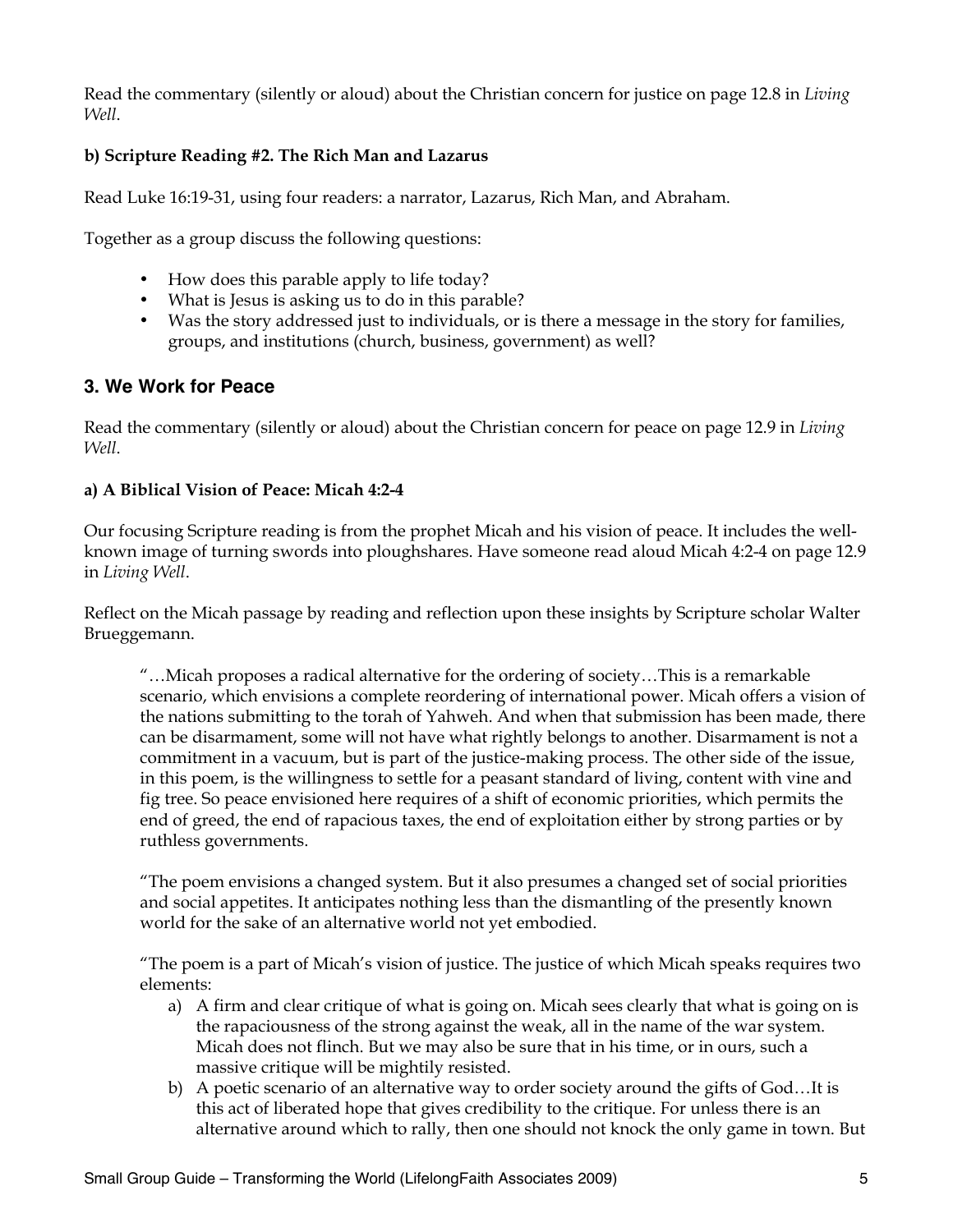the poetry of 4:1-4 asserts that the present way is not the only game in town. Prophetic faith invites Israel to an alternative."

(Walter Brueggemann, "Voices of the Night—Against Justice," in *To Act Justly, Love Tenderly, Walk Humbly* by Walter Brueggemann, Sharon Parks, and Thomas Groome. New York: Paulist Press, 1986, 9-11)

Together as a group describe God's vision of peace and what God is asking us to do (responsibilities) using the following two questions.

- What is God's vision of peace in Micah 4?
- What is God asking us to do in Micah 4?

#### **b) What Would Jesus Say?**

If Jesus was teaching today, what would he say about the violence in our world today. Imagine him giving a "Sermon on Peace" to people today.

Take a few minutes for each person in the group to read the following Bible passages:

- 1. Greatest Commandment: Matthew 22:34-40
- 2. Love Your Enemies: Matthew 5:43-45
- 3. Love Your Enemies: Luke 6:32, 35-36
- 4. Do Not Judge: Luke 6:37-39, 41-42
- 5. Forgiveness: Matthew 18:21-22
- 6. Genuine Love: Romans 12:9-21

How would you apply Jesus' message of peace to the world today? Together as a group apply Jesus' message to different situations of violence in our world today (local, national, and international) by completing one of the following sentences. Start with one person naming a situation and then everyone sharing what Jesus would say.

"In this situation of violence (*name the situation*), Jesus would say…" OR "The world chooses violence (*name the situation*), but I say…"

#### **4. We Care for Creation**

To study our call to care for God's creation work together as a group to create a "Top Ten Reasons for Caring for God's Creation." Use the following process:

- Read Psalm 24:1-2, Psalm 104 and Psalm 148 and the commentary on pages 12.10 in *Living Well*.
- Recall the ways human beings abuse God's creation.
- Develop a top ten list of reasons for caring for God's creation. Brainstorm a list of reasons, then select ten reason.

Conclude by reflecting on and discussing the following two questions.

- What is God's vision of creation?
- What is God asking us to do?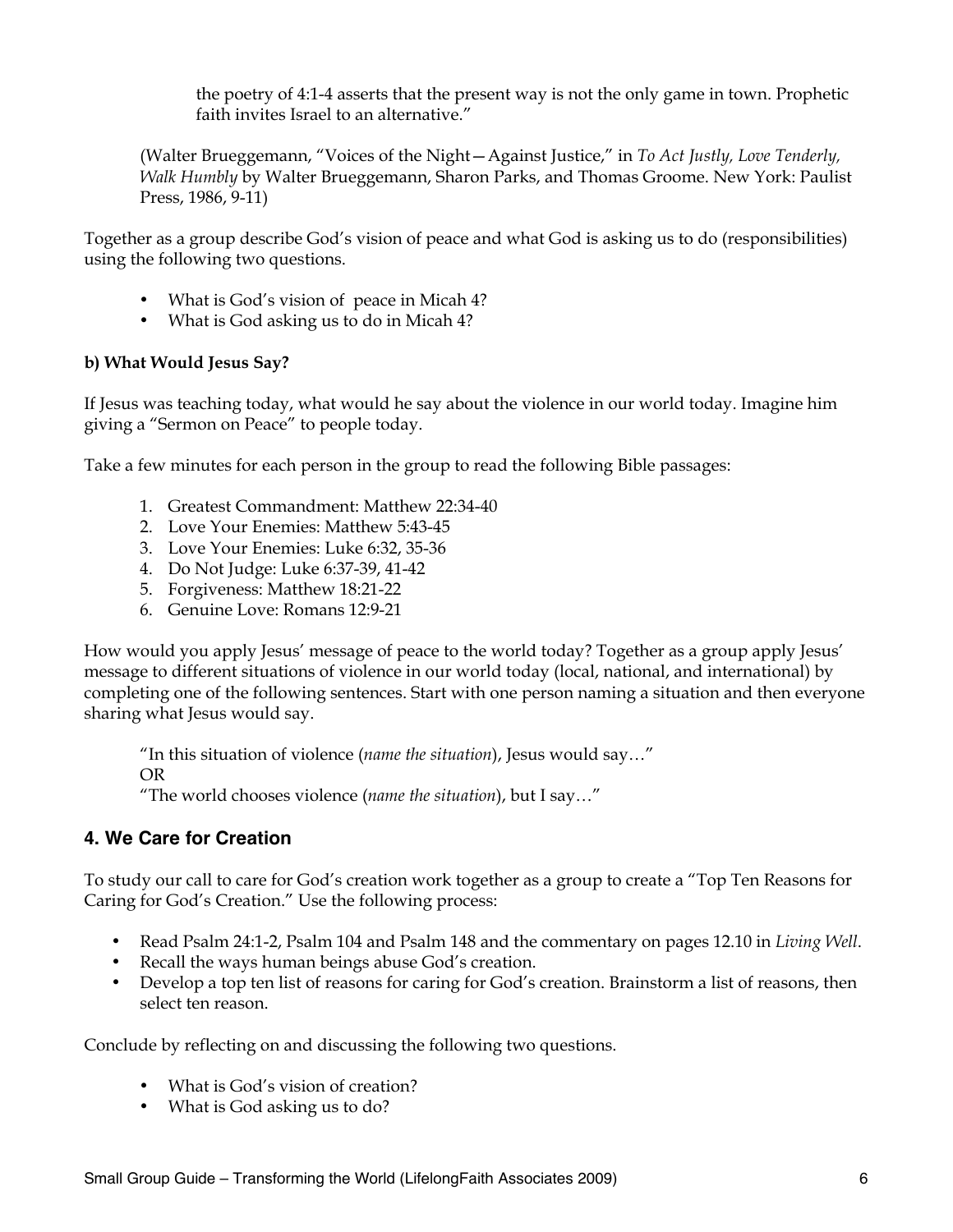## Part 4. Living: Application of the Christian Practice to Daily Life

The "Living" section in "Transforming the World" serves as a guide for discerning what actions people can take to develop or strengthen the ways they serve, work for justice and peace, and care for creation.

#### **1. What Are We Currently Doing to Transform the World**

Together as a group develop a list of the ways you are transforming the world: serving, working for justice and peace, and caring for creation. Develop the list on a sheet of newsprint.

- 1. What are you doing personally and what do you see others around you doing to transform the world?
- 2. What is our church doing to transform the world?
- 3. What are leaders and organizations in the community doing to transform the world?
- 4. What are people, leaders, and organizations doing globally to transform the world?

#### **2. What Others Are Doing: Film Presentations of Service, Justice, Peace, and Care for Creation (Optional)**

Most national justice organizations have developed video presentations of their work. Try to select an organization for each of the four elements: service to the poor, work for justice and advocacy, work for peace, and care for creation. Contact the organizations to obtain a short video presentation (several are listed below, more are included on page 12.15 in *Living Well*). Many organizations have short videos online at their websites. If you have an internet connection for your presentation, you can show a video from their website. Here are several organizations with video resources:

- Catholic Relief Services: www.crs.org
- Church World Service: www.churchworldservice.org
- Habitat for Humanity: www.habitat.org
- Heifer Project: www.heifer.org
- International Justice Mission: www.ijm.org
- World Vision: www.worldvision.org

#### **3. What You Can Do**

Review the variety of ideas for transforming the world on pages 12.11—12.4 in *Living Well*. These ideas are also on the handout, *Ideas for Transforming the World* so that you can use the ideas as a "checklist" to identify the types of actions in which you would like to be involved.

Review the list of action ideas that you already identified in #1 above.

Take time as an individual to think about the issues and ideas that move your hearts.

Share with the group the things you are thinking about. Perhaps there are some common issues and/or ideas that the group can work on together.

Use the worksheet, *Transforming the World Action Plan*, to move from an idea into action. Confirm your commitment to transforming the world through a plan of action—as an individual and/or as a family or household. Consider the following questions as your formulate your plan: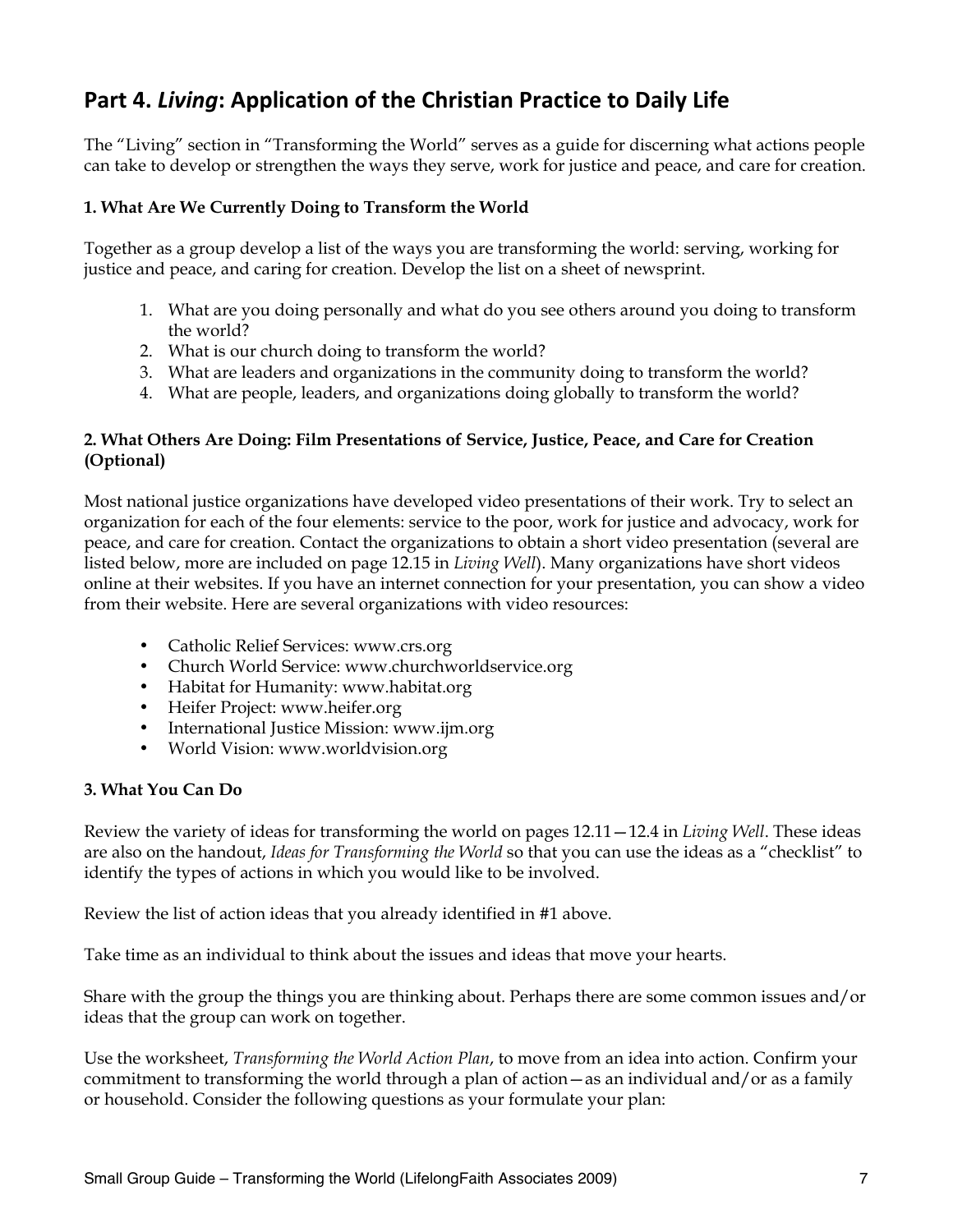- What is the need or issue you are addressing?
- How have you studied the need or issue?
- What type of action or project are you going to be involved in? Will it be a local project or a national/international project?
- How will you implement your action or project? What steps will you take? What resources will you need? How much time will be involved?
- Will you work alone, with others, with your church community, and/or with an organization?

After you have created a plan for living the practice in your daily life, share you plans for one idea with the group.

### Part 5. *Praying*: Prayer for the Practice

Close the session by praying together as a group using the prayers on page 12.16 OR use one of the two prayer services (included).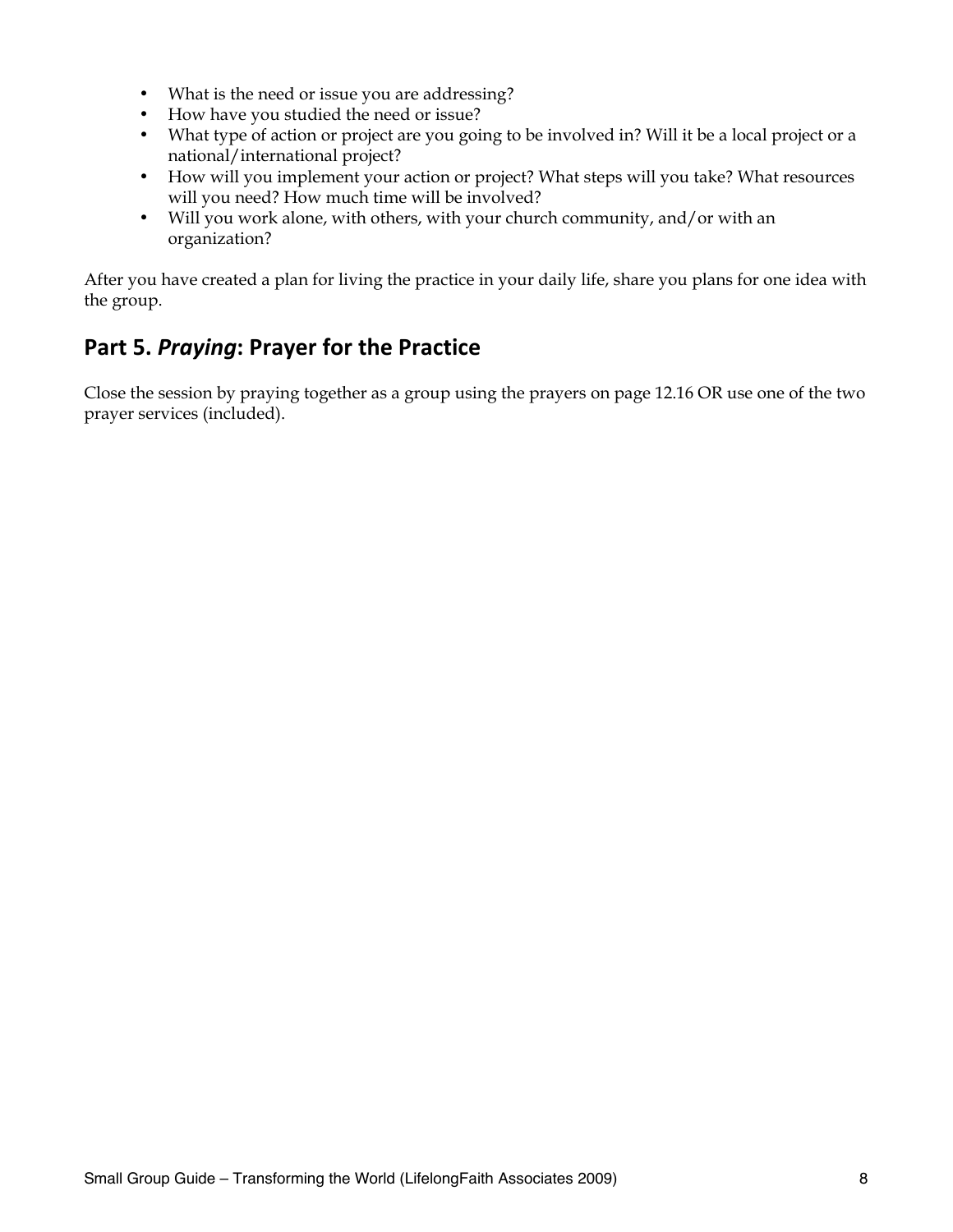# **"A World without the Basic Essentials for Life" A Meditation**

What would a world without the basic essentials for human life look like? I would like to take every one of you on an imaginary journey. I want you to imagine what I am describing is happening to you and your family (or household).

I want you to close your eyes, Please do so now. Imagine your life and your home today.

The first thing I'm going to take away from you and your family is an easy one: **Clothing**. I'll let you keep the clothes you're wearing right now, and you'll be able to wash them as often as needed. But all of the closets in your house are now empty. It's a bit embarrassing to wear the same clothes every day—people look at you strangely. Although you're somewhat discouraged and suffer from low selfesteem, all things considered, your life is still reasonably good. And you manage to cope.

But I'm afraid I'm going to have to take away item number two: **Energy**: heat, light, and power.

This, as you can imagine, is more of a problem. Now you house is always dark and usually too hot, which you can live with, or too cold, which is a bit more difficult. And you can now only wash and dry your clothes by hand, which is awkward because you have nothing to wear while they're being washed. Showers are cold, too. And you have to do the dishes by hand. There's no TV, no computer, no radio, no telephone, and no stove for cooking…you must now build a fire. And of course, you don't have a car, either. Now you have to walk to the store for food. Life is pretty miserable, and you're starting to feel desperate in many ways. You're depressed and feeling alone and singled out…a victim of a system that doesn't treat everyone fairly. But as they say, you still have your health…and so your family adapts the best it can.

But just as your starting to adjust to all of this. I have to come along and take away something else. This is only the third takeaway…but it is a big one: **Water**.

This is a real problem. Just for drinking water, you now have to walk over a mile to a muddy stream with a couple of old milk jugs and lug them all the way back home. It's not just hard work, but also time-consuming. And the dirty water often makes you sick. That brings fever, discomfort, nausea, and diarrhea. And of course, the toilets don't work either. Now you have to go outside in the yard behind your house. This creates obvious sanitation problems, not to mention the inconvenience. It's also kind of degrading, and how you and your family get sick even more often. You don't really care anymore about the little things. Forget washing your clothes, doing the dishes or trying to cook a decent meal. No showers at all now. You're always dirty, and you feel even dirtier and ashamed. It seems like you're always at the doctor's office. But at least the heath care is good in your area. And you're thankful for the fact that you're still eating well. It's quite a walk to the grocery store, but that seems like a pretty small thing at this point.

I'm afraid its time for another takeaway. Now number four: **Your House**.

Don't worry, though. I won't leave you totally without shelter. I'm just going to trade in your home for a three-room shack of corrugated tin…about 300 square feet (that's 15 feet by 20 feet). Oh, and it has no windows, beds or couches. It does have a couple of wooden benches and chairs, though. The floor is dirt, and of course it gets muddy when it rains, which is a bit of a problem. You and your family all sleep on the floor—two or three to a room. Rats and bugs are also nuisances. The worst part now is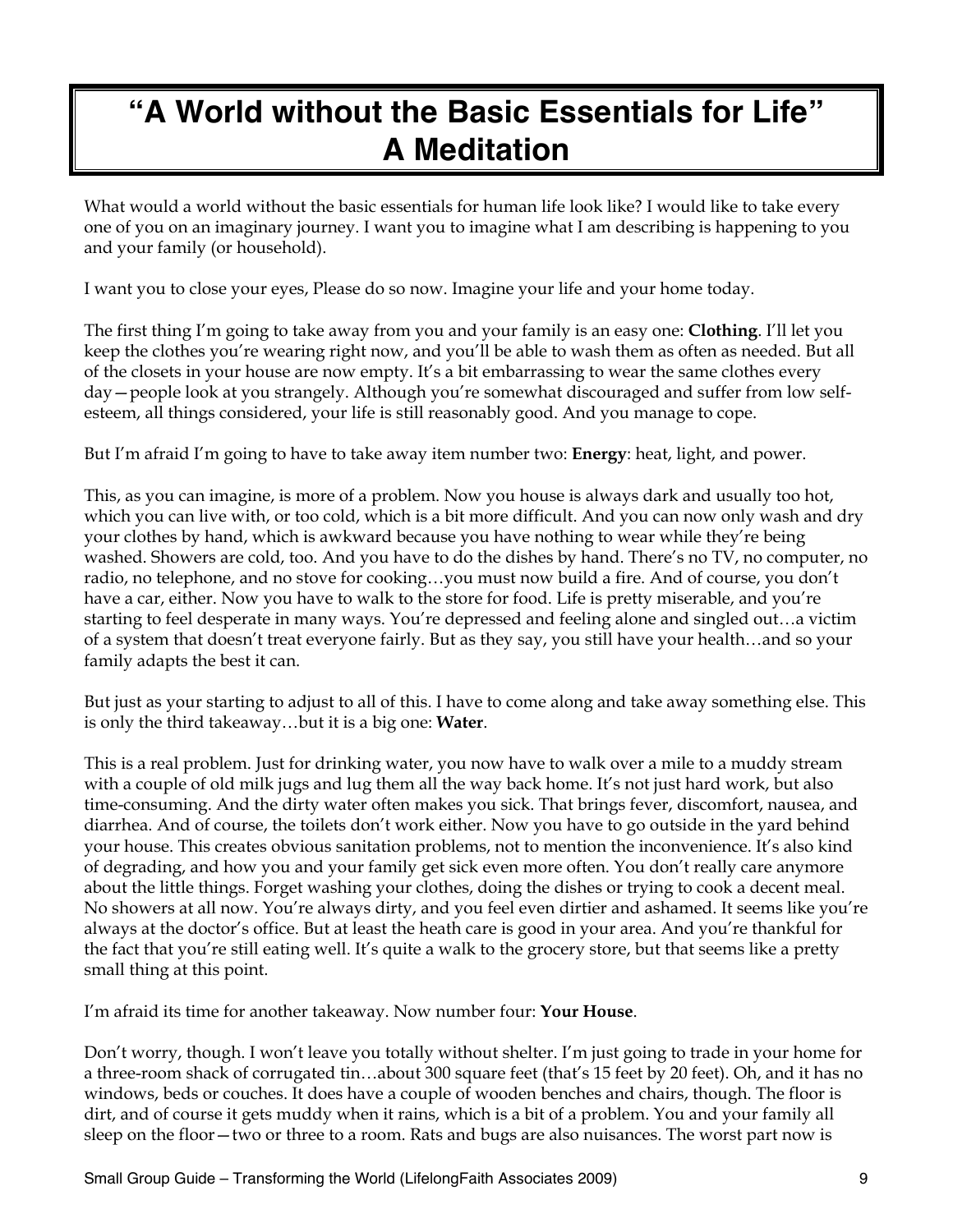seeing your family like this. The children don't laugh anymore; they only cry and whimper. Their faces are often blank, they eyes vacant. Their spirits are crushed. The adults are tired and worried.

Takeaway number five is devastating: **Food**.

No more grocery store. This is the biggest challenge so far. You can grow a few things in the yard—but not for all 12 months of the year. You and your family have become pretty resourceful at picking through your neighbors' garbage. It's amazing what people through away: half-eaten apples, chicken bones with half the meat still on them, week-old casseroles. Your neighbors' trash is not your treasure! Forget about any sense of nutrition. And now just when you think you've sunk as low as you can sink, sickness and disease strike with a vengeance. Now your weakened immune system can't cope with even ordinary colds, viruses, and bacterial infections. You're also dealing with things like head lice, rickets, hepatitis, parasites and an incredible number of ailments you didn't know existed.

I'm terribly sorry but now I'm going to take away item number six: **Health Care**.

Incredibly before your very eyes, your brother dies from—of all things—diarrhea. How could that happen in your area? This seems like an unbelievably bad dream. Maybe now you're wondering what else could possibly be taken from you. You've already lost everything. Not quite.

The seventh and last thing has already being taken away from you: **Hope**.

Hope for the future, hope for your family, hope that tomorrow might be better than today.

You may now open your eyes. I wanted each of you to feel what it is like to live in a world without the basic essential for life. I know that this story sounds unimaginable, especially in the United States. But this is the reality of one in six people on our planet today!

(Originally developed by Heather MacLeod and World Vision, USA.)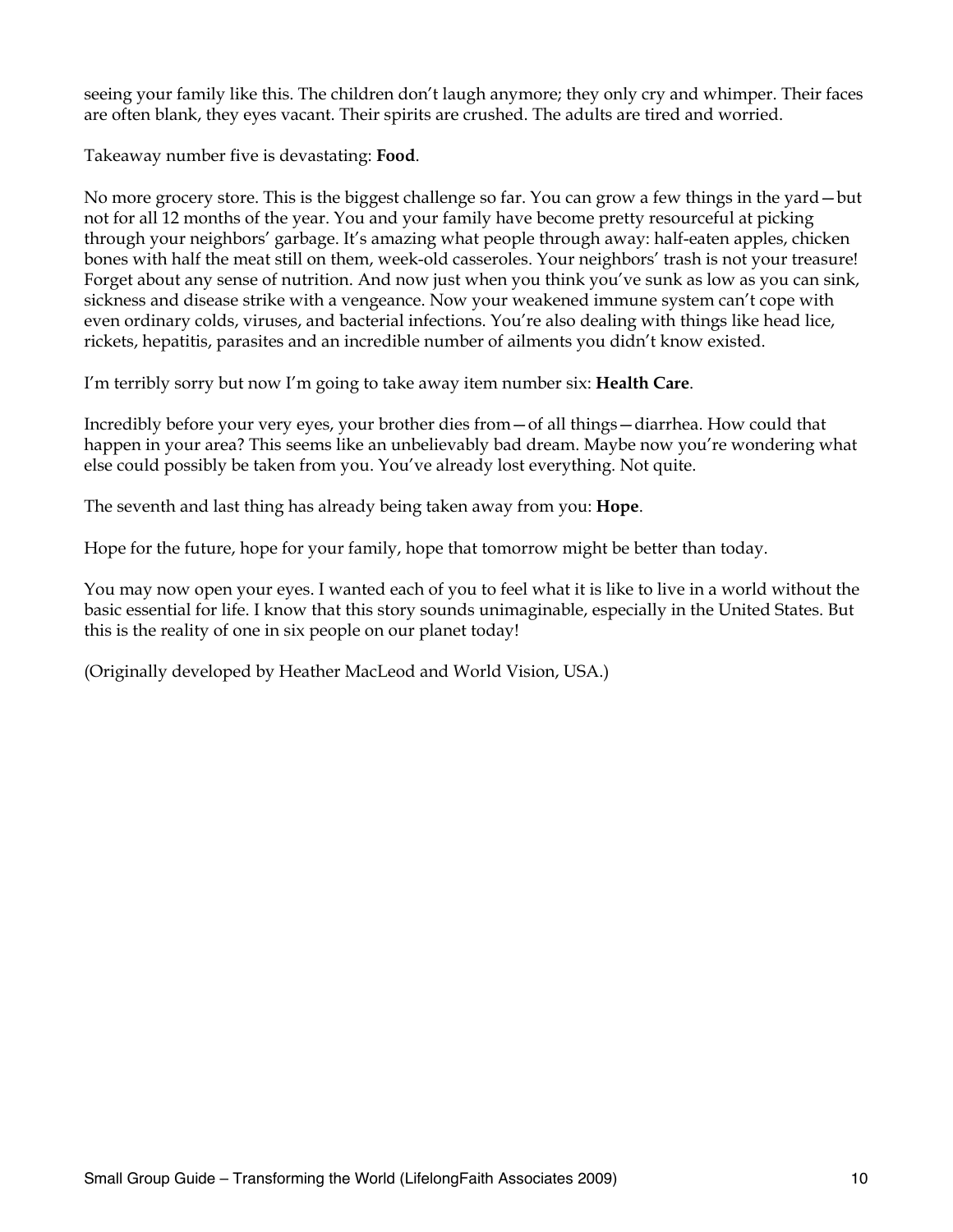# **Ideas for Transforming the World**

### **Action to Serve the Poor and Vulnerable**

- $\Box$  Prepare and serve a meal at a soup kitchen or homeless shelter.
- $\Box$  Donate goods such as food for the local food bank, clothing, school kits for children, personal essentials for those at a homeless shelter, a toy collection at Christmas, packages for prisoners.
- $\Box$  Care for the elderly by visiting them at a convalescent home or senior citizen facility or doing chores and shopping.
- **T** Tutor children or become a Big Brother or **Sister**
- $\Box$  Build or repair homes.
- $\square$  Support efforts to provide vaccines and medical care to the world's poor, such as mosquito nets for malaria prevention, immunizations against childhood disease, and HIV/AIDs treatment.
- $\Box$  Work with people who have disabling conditions.
- $\Box$  Give generously to those in need at home and abroad by making a financial donation to support the efforts of groups who work with the poor.
- $\Box$  Adopt a community in another country by supporting them financially and learning about their culture and community life.
- $\square$  Sponsor a child or family through a international sponsorship program such as World Vision.
- $\Box$  Support organizations that are building schools and libraries for children in the poorest countries of the world; provide books and/or our money to purchase books for children.

### **Action for Justice**

- $\Box$  Be an advocate for just policies and priorities that protect human life, promote human dignity, preserve God's creation, and build peace; become familiar with pending legislation or proposals that affect people's basic needs; write advocacy letters or emails.
- $\Box$  Work with groups to change legislation or budget priorities the ensure the human rights of people.
- $\square$  Support organizations working for justice locally, nationally, and internationally by promoting the purpose and activities of organizations, providing financial support, and volunteering time to work with the organization.
- $\Box$  Develop a program or campaign to educate people in your church or community about a particular justice issue.
- $\Box$  Loan money, through organizations involved in microlending, to an individual entrepreneur in the developing world so they can start a business and help to alleviate poverty in their community.
- $\Box$  Use your purchasing power to buy fair trade products, such as coffee, chocolate, and crafts, that benefit local producers in the developing world. Look for the Fair Trade label.

### **Work for Peace**

- $\Box$  Work to end the violence against women and children; work with programs.
- $\Box$  Work to end the violence of human trafficking of children by working with organizations seek to shut down trafficking rings and providing support for the victims.
- $\Box$  Address violence in the media through nonsupport of products by not purchasing and/or abstaining or limiting exposure to violent TV shows, movies, video games, and toys.
- $\Box$  Work with organizations that seek to build bridges of understanding among people who have been hostile toward each other.
- $\Box$  Be an advocate for government policies that promote peace and diplomacy; engage in letter/email writing around peace issues.

### **Caring for Creation**

- $\Box$  Take basic, doable actions, personally and with your household, to reduce your "environmental footprint" and save our habitat (water, trees) and prevent climate-warming emissions.
- $\Box$  Adopt a piece of the planet through the Nature Conservatory's "Adopt an Acre" and "Rescue the Reef" programs, and the Rainforest Alliance's "Adopt-a-Rainforest" program.
- $\Box$  Protect endangered species and their habitats through the World Wildlife Fund's projects.
- $\Box$  Care for the environment by planting trees in your community or organizing a clean-up the community day.
- $\Box$  Recycle all your paper, glass, aluminum, and plastic, as well electronics.
- $\Box$  Be an advocate for government policies and
- $\Box$  programs that support the environment and encourage alternative energy.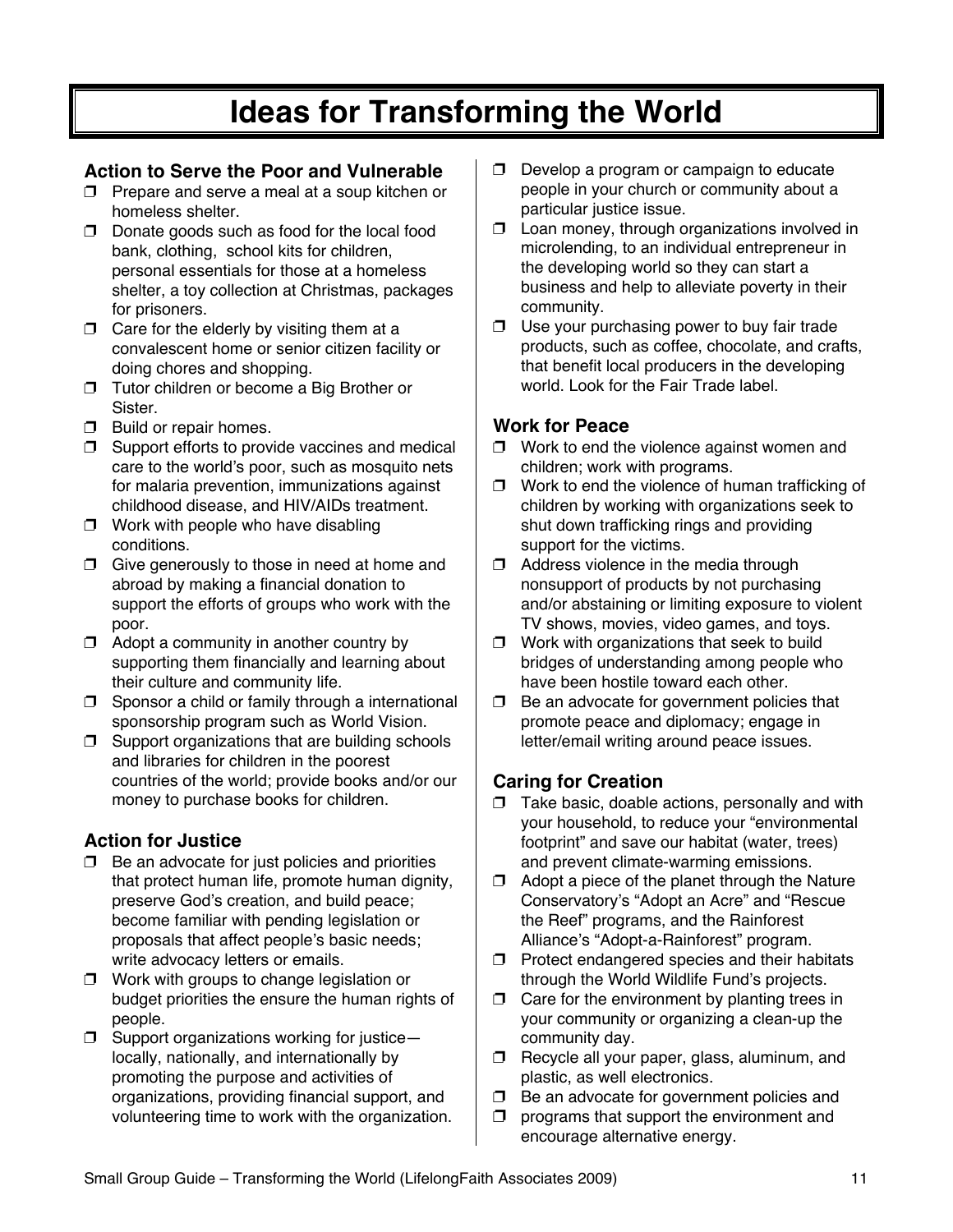# **Transforming the World Action Plan**

Now it's time to act. Confirm your commitment to transforming the world through a plan of action—as an individual and/or as a family or household. Be sure to consider the following questions as you formulate your plan:

- **What is the need or issue you are addressing?**
- **How have you studied the need or issue?**
- **What type of action or project are you going to be involved in? Will it be a local project or a national/international project?**
- **How will you implement your action or project? What steps will you take? What resources will you need? How much time will be involved?**

**Pray for the courage, patience, and compassion to transform the world through your actions.**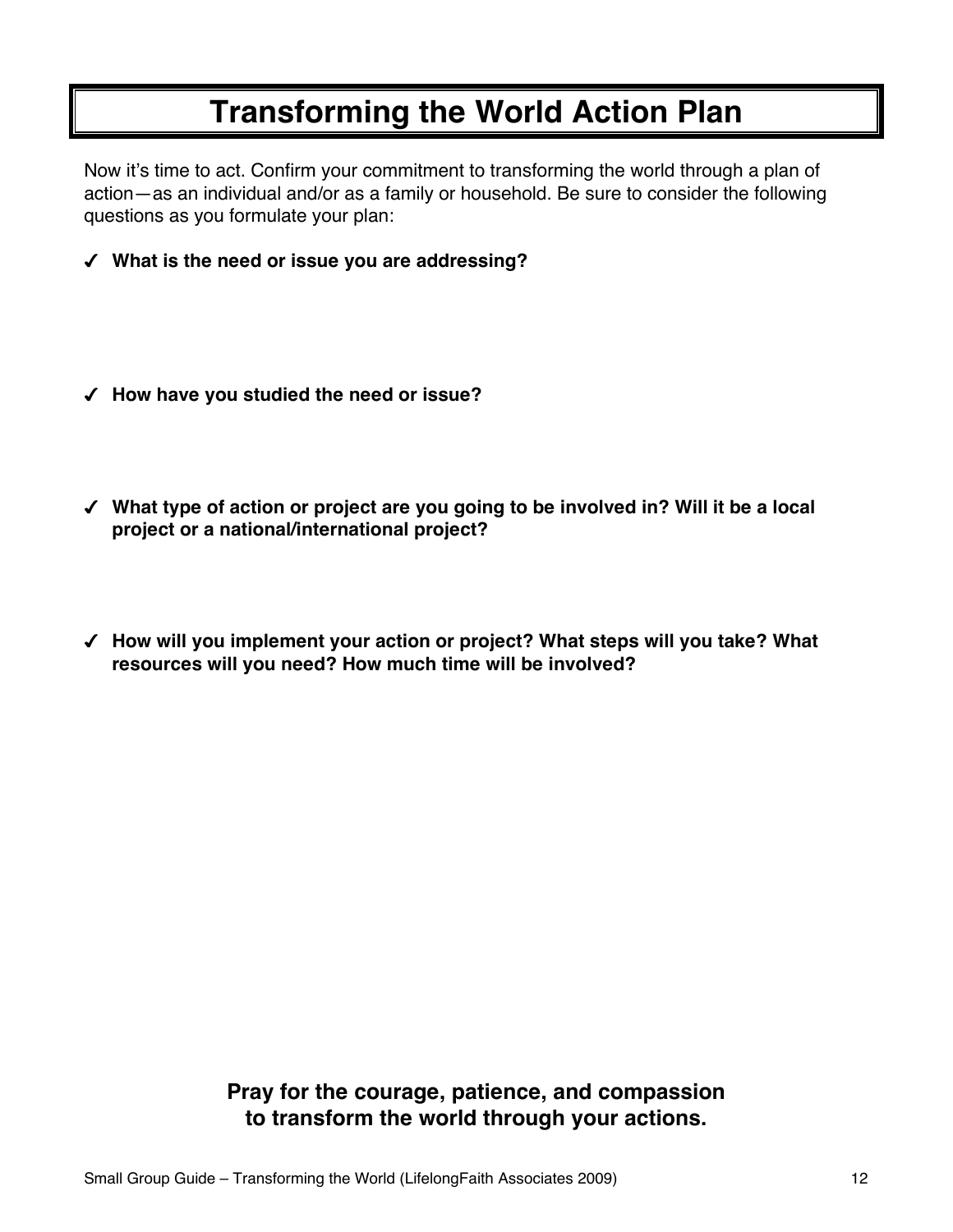# **Pledge of Nonviolence**

Institute for Peace and Justice

Making peace must start within ourselves, in our family, and in our relationships with people and the world. We commit ourselves as best we can to become nonviolent and peaceable people.

#### **Respect Self and Others.**

To respect myself, to affirm others and to avoid uncaring criticism, hateful words, physical attacks and self-destructive behavior.

I/we commit to…

#### **Communicate Better.**

To share my feelings honestly, to look for safe ways to express my anger, and to work at solving problems peacefully.

I/we commit to…

#### **Listen Carefully.**

To listen carefully to one another, especially those who disagree with me, and to consider others' feelings and needs rather than insist on having my own way.

I/we commit to…

#### **Forgive.**

To apologize and make amends when I have hurt another, to forgive others, and to keep from holding grudges.

I/we commit to…

#### **Respect Nature.**

To treat the environment and all living things, including our pets, with respect and care. I/we commit to…

#### **Play Creatively.**

To select entertainment and toys that support our family's values and to avoid entertainment that makes violence look exciting, funny or acceptable.

I/we commit to…

#### **Be Courageous,**

To challenge violence in all its forms whenever I encounter it, whether at home, at school, at work, or in the community, and to stand with others who are treated unfairly.

I/we commit to…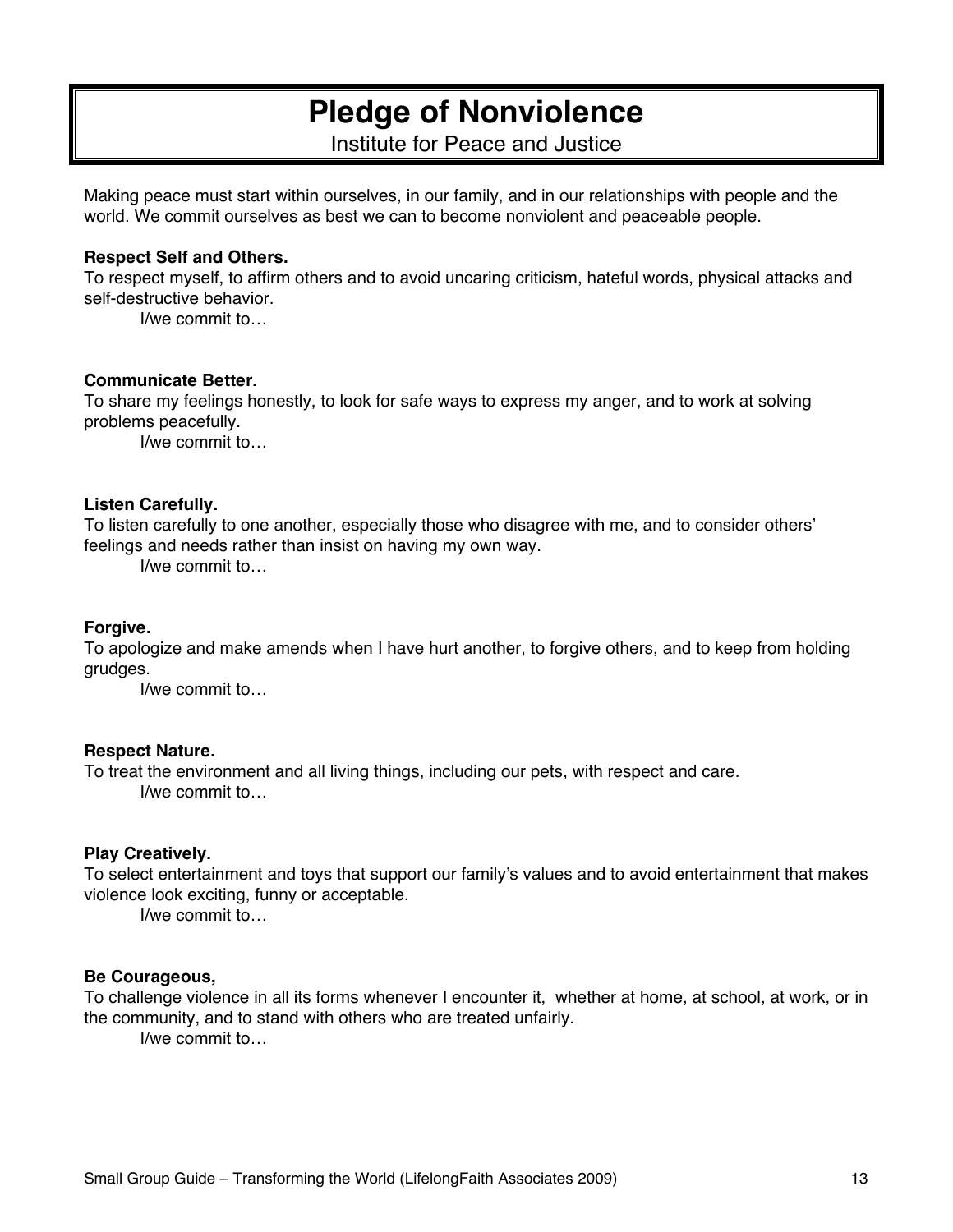# **How Environmentally-Friendly Are You?**

How environmentally-friendly are you today? Use the following nineteen items to determine several of the ways you and your home have an impact on the environment. Place a check-mark next to each item that is true about your practices or about your home.

- $\Box$  I recycle cans.
- $\Box$  I recycle bottles.
- $\Box$  I recycle magazines and newspapers.
- $\Box$  My car averages at least 27.5 miles per gallon (federal car fuel economy average) or at least 22.2 for SUVs and light trucks.
- $\Box$  I use public transportation, walk, bicycle, or carpool to work or school.
- $\Box$  I take short showers.
- $\Box$  I have installed water saving devices in my home, e.g., a low-flow shower head or a low-flow toilet (or toilet dam to reduce the amount of water in every flush).
- $\Box$  I have purchased energy-efficient appliances.
- $\Box$  I have replaced standard light bulbs with energy-efficient compact fluorescent lights (CFLs).
- $\Box$  I eat meat at dinner time less than three times per week.
- $\Box$  I have insulated our house to conserve energy.
- $\Box$  I turn down the thermostat in winter (68 degrees or lower) in the winter time (heating).
- $\Box$  I set the air conditioner to use less energy in the summer (setting the thermostat above 76 degrees).
- $\Box$  I turn off the lights and other appliances when out of the room or house.
- $\Box$  I turn off water while brushing teeth, shaving, washing dishes, and so forth.
- $\Box$  I have reduced the amount of unwanted junk mail (e.g., catalogs) by calling the companies and removing our names from their mailing lists.
- $\Box$  I have reduced or eliminated the use of pesticides in our garden and on our lawn.
- $\Box$  I purchase organic grown fruits, vegetables, and other foods which do not use pesticides.
- $\Box$  I purchase products that are made from recycled materials and from companies that produce environment-friendly products.

#### **How did you do?**

- $\checkmark$  If you checked 16-19 items, you are in the environment-friendly hall of fame.
- $\checkmark$  If you checked 11-15 items, you are making progress in becoming environment-friendly, so identify what areas you need to improve next.
- $\checkmark$  If you checked 6-10 items, you have begun to become environment-friendly, but there are lots of improvements you can make.
- $\checkmark$  If you check under 5 items, you haven't begun to think about the environmental impact just you and your home has on the environment. There's lots of work to do.

#### **Reflection**

- How are you living environment-friendly practices? Which practices are strengths?
- What more could you do? Where do you see improvement?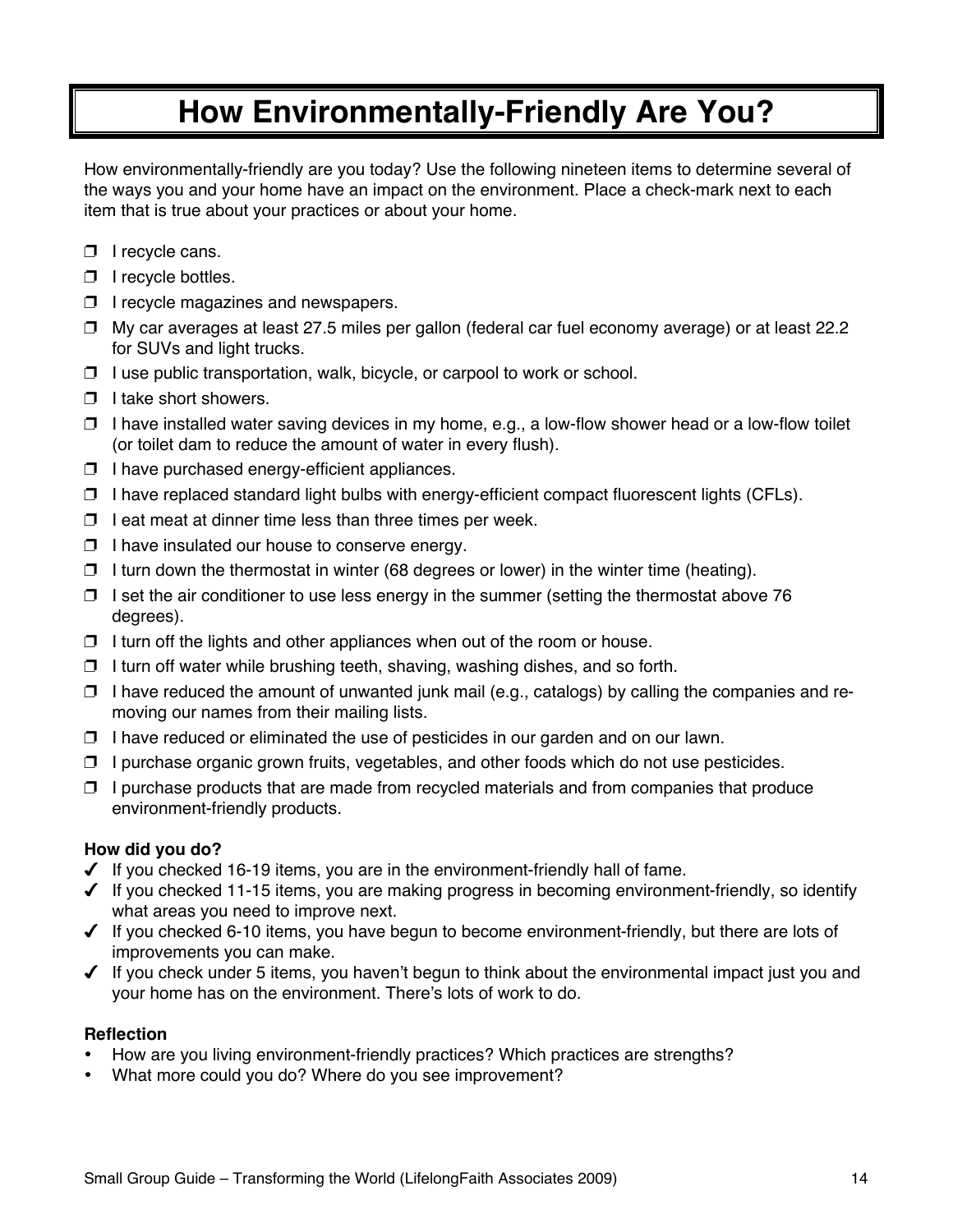# *Transforming Our World Prayer Service*

## *Opening Prayer*

God of justice, defender of the poor, open our eyes and ears to the suffering of our neighbors around the world.

Move us to have compassion for those who lack the basic necessities of life. Strengthen us to act for justice and serve the needs of your people. We ask this in the name of Jesus, our Lord, and the Holy Spirit. Amen.

### *Listen*

*The kind of fasting I want is this: Remove the chains of oppression and the yoke of injustice, and let the oppressed go free. Share your food with the hungry and open you homes to the homeless poor. Give clothes to those who have nothing to wear, and do not refuse to help your own relatives.* 

*If you put an end to oppression, to every gesture of contempt, and to every evil word; if you give food to the hungry and satisfy those who are in need, then the darkness around you will turn to the brightness of noon. And I will always guide you and satisfy you with good things. I will keep you strong and well.* (Isaiah 58:6-7, 9-11)

## *Respond*

Today, O God, you bring before us the poor of our world. You remind us that we are called to serve them as we would care for ourselves. We offer to you now these special needs…

For all the peoples of our world, especially the young, who are hungry and poor, and for those who die each day from lack of food and water, we pray…

All: Lord hear our prayer for justice

For all those families in our world who do not have a house to live in or adequate shelter to protect them, we pray…

All: Lord hear our prayer for justice

For all those children who are unable to attend school and obtain an education that will prepare them to work and support their families when they are adults, we pray…

All: Lord hear our prayer for justice

For all those mothers and fathers around the world, who cannot find a job and who work at wages too low to support their family with food and shelter, we pray…

All: Lord hear our prayer for justice

For all the peoples of our world, especially children, who are suffering from preventable illness and do not access to medical care, we pray…

All: Lord hear our prayer for justice

# *The Lord's Prayer*

## *Closing Prayer*

Lord Jesus Christ, friend of the poor,

We believe that every person has a right to life and to the conditions for living a decent life: food and shelter, education and employment, health care and housing.

We recognize that we have a special responsibility to assist people in need.

Help us to see that in serving the needs of the poorest in our world, we are serving you. Amen!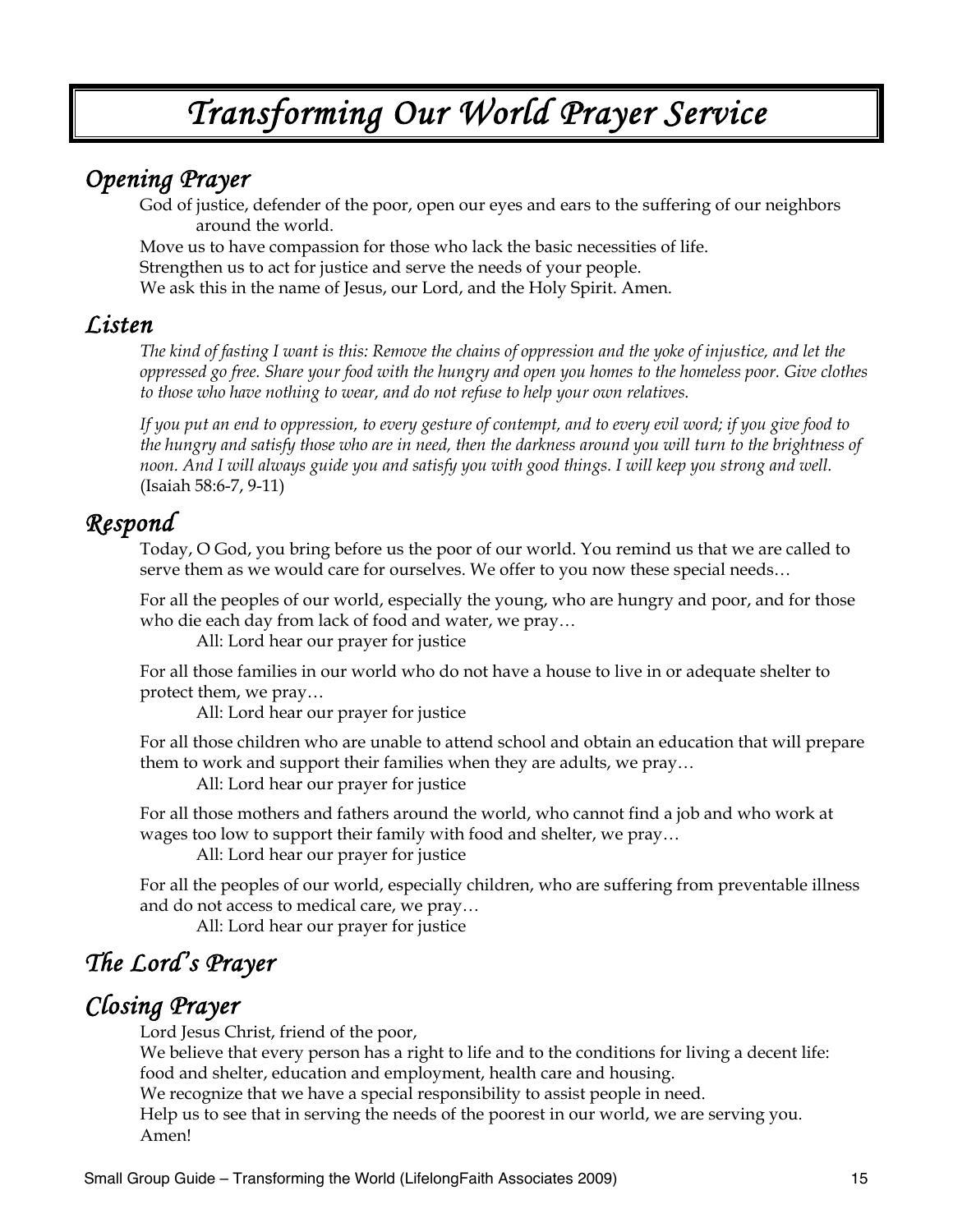# *Transforming Our World Prayer Service*

# *Opening Prayer*

Lord Jesus,

Open my eyes that they may see the needs of the poor;

move my hands that they may feed the hungry; touch my heart that it may bring warmth to the

despairing;

teach me the generosity that welcomes strangers; let me share my possessions to clothe the naked; give me the care that strengthens the sick;

make me share in the quest to set the prisoner free.

In serving the needs of the poor may we grow closer to you.

Amen.

# *Listen*

"At the end of life we will not be judged by how many diplomas we have received, how much money we have made, how many great things we have done.

We will be judged by 'I was hungry and you gave me food to eat, I was naked and you clothed me I was homeless and you took me in.'

Hungry not only for bread—but for love Naked not only for clothing—but naked of human dignity and respect

Homeless not only for want of a room of bricks but homeless because of rejection.

This is Christ in distressing disguise."

Mother Teresa (*Words To Love By…*)

# *Respond*

Jesus challenges us to serve those in need. In fact we will be judged by how well we have served others. Let us now pray that God will give us the eyes to see those in need and to act.

Leader: I was hungry and you gave me food....

All: Lord give us the grace to act for justice

Leader: I was thirsty and you gave me drink....

All: Lord give us the grace to act for justice

Leader: I was a stranger and you welcomed me....

All: Lord give us the grace to act for justice

Leader: I was naked and you clothed me.... All: Lord give us the grace to act for justice

Leader: I was ill and you comforted me.... All: Lord give us the grace to act for justice

# *Closing Prayer*

God, true light and source of all light, may we recognize you in oppressed people and poor people, in homeless people and hungry people. May we be open to your Spirit that we may be a means of healing, strength and peace for all your people. We ask this through Jesus, your son and our brother. Amen.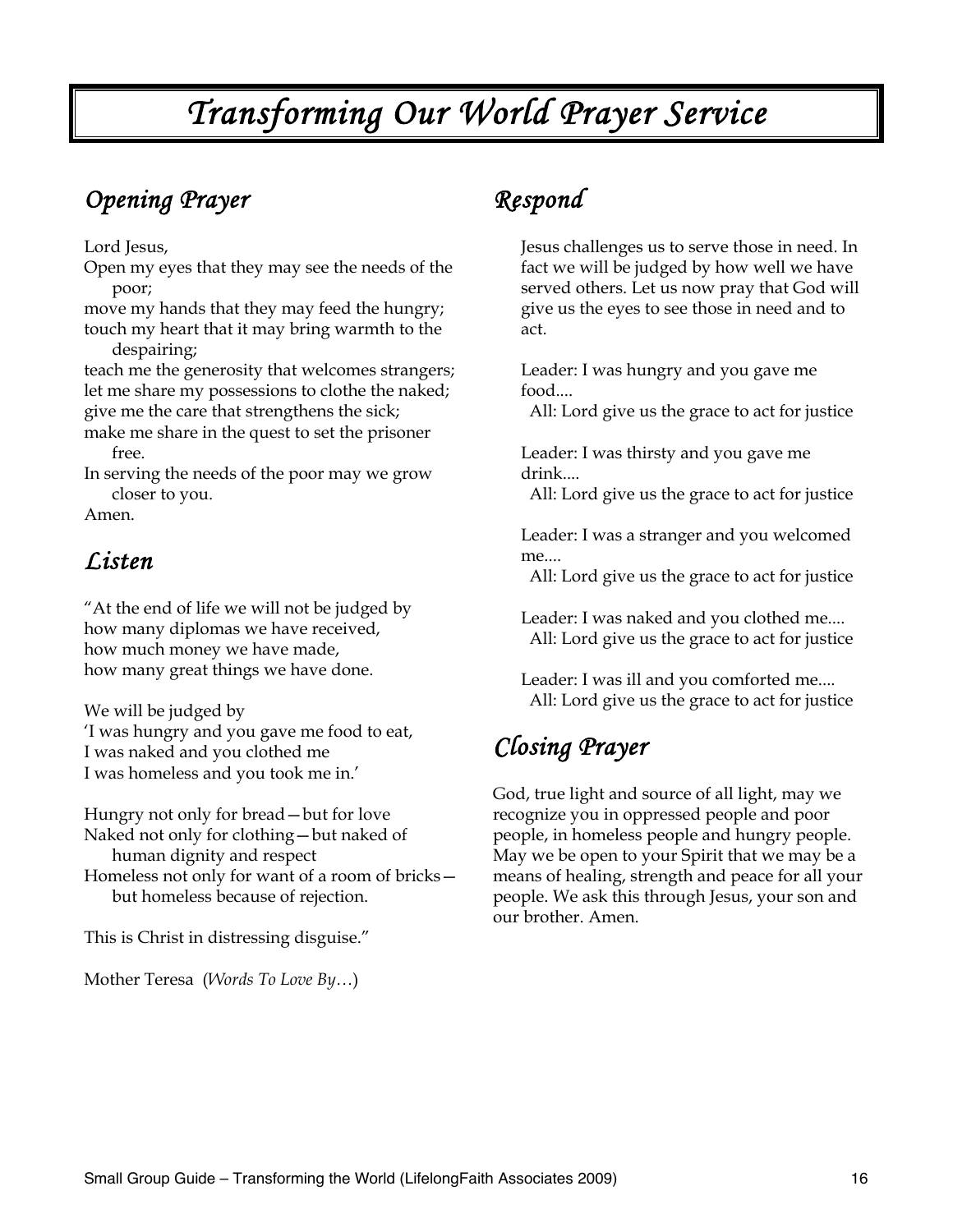# **Resources for the Christian Practice of Transforming the World**

### **Study Bibles**

*Faith in Action Study Bible: Living God's Word in a Changing World*. Grand Rapids: Zondervan, 2005. World Vision and Zondervan have produced the *Faith in Action Study Bible*, a tool intended to help Christians better understand God's heart for the world—and how they can participate in God's work. The *Faith in Action Study Bible* is designed to deepen readers' understanding of God's Word and cultivate a thoughtful, Christian lifestyle in a world challenged by violence, injustice, poverty, and conflict. The 2,336-page study Bible features the NIV translation and is supplemented by material based on World Vision's experience and passion for following Christ in word and deed. Study material includes essays by Mother Teresa, C.S. Lewis, John Calvin, Philip Yancey, Ron Sider, Max Lucado, Bill Hybels, Tony Campolo and Joni Eareckson Tada. More than 75 full-page articles and essays share practical advice, inspiring profiles, and insightful commentary on Bible passages. Over 175 individually designed in-text charts and graphs comment on the passages or provide current information and/or statistics on issues directly related to a particular verse or text. Teaching tools include informative graphics that show the impact of AIDS, poverty, health needs, and food crises in the world. There are extensive study guides on themes covered in various features and approximately 30 sets of reading tracks.

*The Poverty and Justice Bible.* New York: American Bible Society, 2008.

Almost every page of the Bible speaks of God's heart for the poor. His concern for the marginalized. His compassion for the oppressed. His call for justice. The *Poverty and Justice Bible* megaphones his voice as never before. The *Poverty and Justice Bible* (Contemporary English Version, CEV) highlight almost 3,000 verses in the scriptures to show that God has something to say about injustice and oppression. With bright orange highlighting, a quick glance is all you need to see that God cares about the poor—a lot. And at the core of the groundbreaking *Poverty and Justice Bible* are in-depth studies and practical suggestions on what we can do to tackle poverty and injustice in our world today. Includes a 32-page study guide.

### **Resources for Exploring Issues and Biblical Teaching for Transforming the World**

*Care for Creation: A Franciscan Spirituality of the Earth*. Ilia Delio, O.S.F., Keith Douglass Warner, O.F.M., and Pamela Wood. Cincinnati: St. Anthony Messenger Press, 2009.

Three Franciscan authors combine good science with solid theology and practical applications to develop a Franciscan spirituality of the earth following in the footsteps of Jesus with the guidance of St. Francis of Assisi. Four sections present 1) the relationship between the earth as Gods creation and Jesus as the Incarnation of God, 2) the implication of Francis Canticle of Creation for our time, 3) the role of contemplative prayer as a key to discovering Francis awe and respect for creation, and 4) conversion in the Franciscan tradition. The authors propose ways in which we can all understand our own roles in relationship to the earth and ways in which we can make it better.

*Hope Lives: A Journey of Restoration*. Amber Van Schooneveld. Loveland, CO: Group Books, 2008. Compassion changes everything: how you view the world...yourself...even Jesus. Produced in partnership with Compassion International, this five-week exploration of compassion touches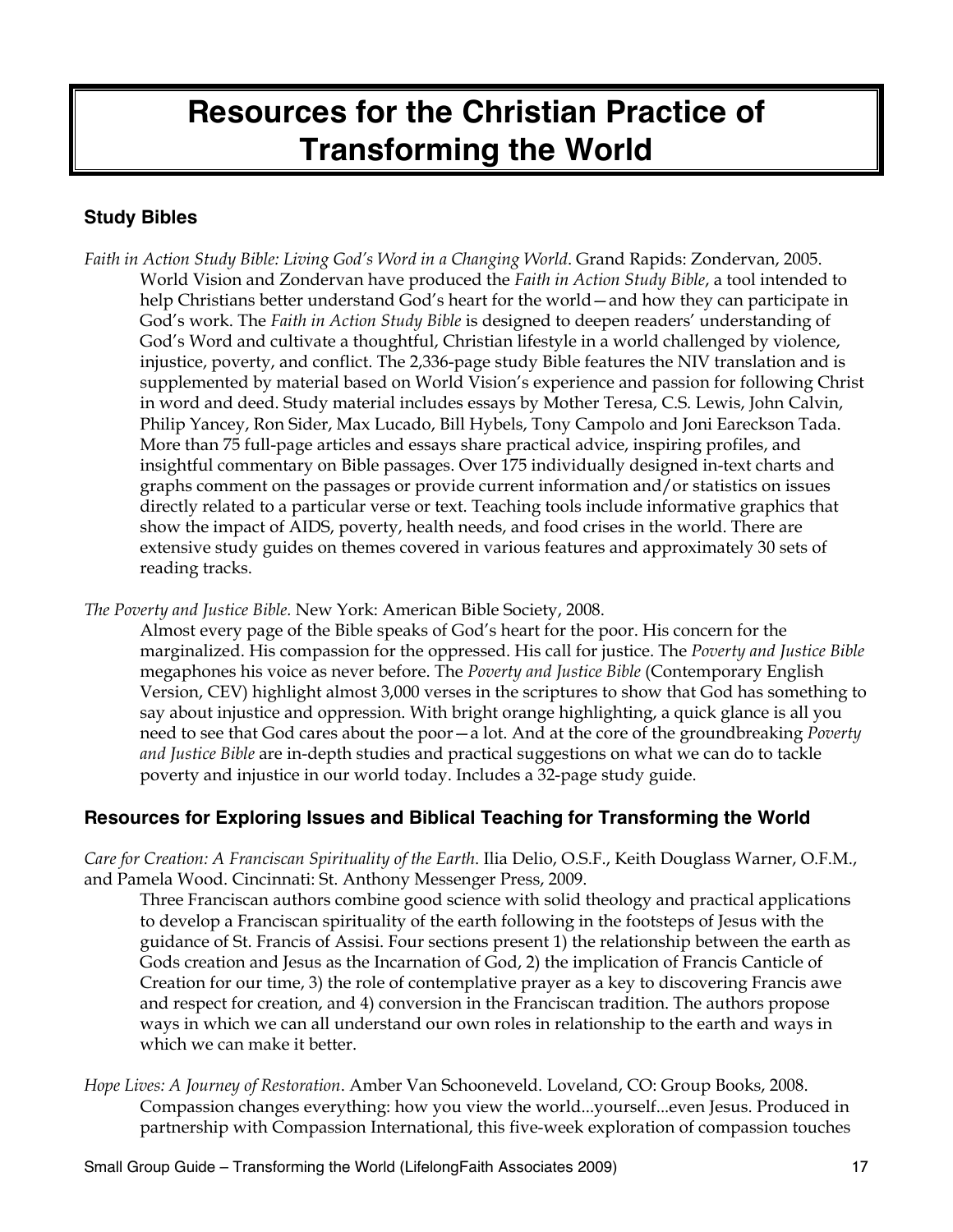both the head and heart. And helps people discover and share God's heart for the poor. The book contains 25 daily readings, divided into five one-week segments. Each of the 25 daily readings includes Scriptural support for the author's arguments, a page for journaling responses to challenging questions about the day's reading, and a prayer asking God for guidance through the issue at hand. The five weeks include: Week 1: The Poverty of the Heart, Week 2: God is Not Silent, Week 3: Understanding Poverty, Week 4: Prayer, and Week 5: Be the Change.

[Also available from Group Books are a Children's Ministry Kit, a Youth Ministry Kit, and a Small Group Kit.]

*Everything Must Change: Jesus, Global Crises, and a Revolution of Hope.* Brian McLaren. Nashville: Thomas Nelson, 2007.

How do the life and teachings of Jesus address the most critical global problems in our world today? In *Everything Must Change*, you will accompany Brian around the world on a search for answers. Along the way you'll experience intrigue, alarm, challenge, insight, and hope. You'll get a fresh and provocative vision of Jesus and his teachings. And you'll see how his core message can infuse us with purpose and passion to address the economic, environmental, military, political, and social dysfunctions that have overtaken our world. Jesus' message is more than a ticket to heaven or a formula for personal prosperity. It is an invitation to personal and global transformation. It is a radical challenge to the underlying stories that drive our suicidal systems-social, economic, and political. It invites us to imagine what would happen if people of faith moved beyond political polarization and a few hot-button issues to the deeper questions nobody is asking; if the world's leading nations spent less on weapons and more on peace-making, poverty-alleviation, and creation-care; if a renewed understanding of Jesus and his message sparked a profound spiritual awakening in a global movement of faith, hope, and love; if we believed that God's will really could be done on earth and not just in heaven. If you are hungry for a fresh vision of what it means to be a person of faith, *Everything Must Change* applies the good news of Jesus to a world in need, igniting a revolution of hope that can change everything.

*The Hole in Our Gospel: The Answer that Changed My Life and Might Just Change the World.* Richard Stearns. Nashville: Thomas Nelson, 2009.

Two thousand years ago, twelve people changed the world. Rich Stearns, president of World Vision, believes it can happen again. "Imagine a world in which two billion Christians embrace the whole gospel—each doing a part to complete God's stunning vision of a reclaimed and redeemed the world, the kingdom of God among us. Picture armies of compassion stationed in every corner of our world, doing small things with great love. Can you imagine this different vision for our world?" T*he Hole in Our Gospel*, Stearns urges readers to ask the question. What if? What if all followers of Jesus looked beyond the walls of their churches and worked together in reclaiming the world for Christ's kingdom? What if we actually demonstrated God's love for the world instead of just talking about it? What if we embraced the whole gospel of loving God *and* loving our neighbor. Stearns shares compelling stories of the revolutionary power of the gospel—the gospel without a hole—that is truly good news for a world broken by poverty, disease, and injustice. This fresh look at the gospel will take you to a deeper understanding of your own faith and inspire you to do you part to demonstrate God's love for a hurting world.

#### *Just Courage: God's Great Expedition for the Restless Christian.* Gary A. Haugen. Downers Grove, IL: IVP Books, 2008.

"There must be more to the Christian life than this—more than church each Sunday and waving to my neighbors and giving some clothes to Goodwill when I go through my closet each spring." These aren't bad things, of course. But they're safe and comfortable and easy. And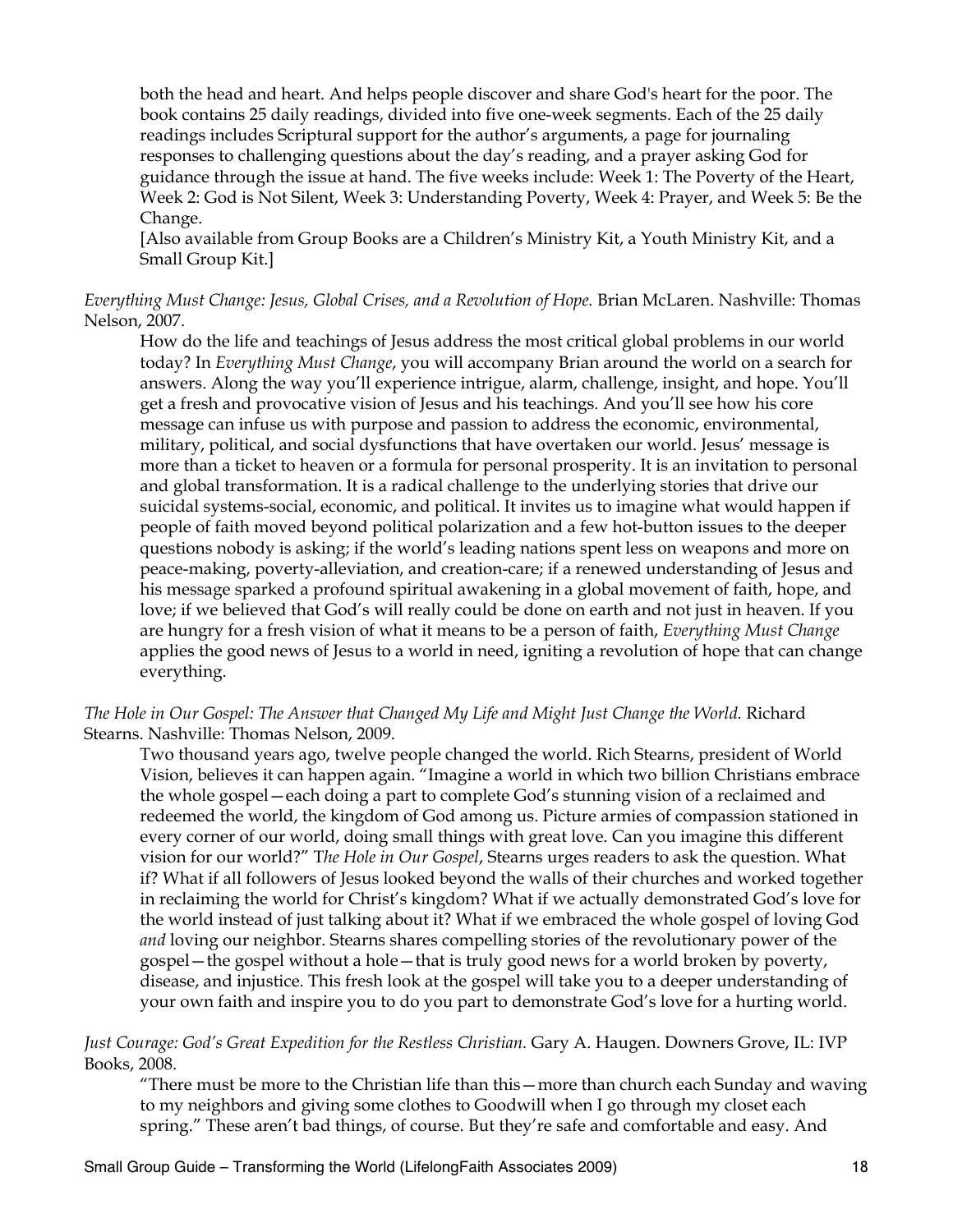there's a reason they're not satisfying your desire for something more significant and meaningful--we're created by God for adventure. International Justice Mission president Gary Haugen has found that engaging in the fight for justice is the most deeply satisfying way of life. This book shows how we too can be a part of God's great expedition.

- *Living Peace: A Spirituality of Contemplation and Action.* John Dear. New York: Image/Doubleday, 2004. John Dear calls us to become peacemakers "within our own broken hearts and broken families, in our bloody city streets and corrupt government offices, in the war zones and refugee camps." The first section of the book, "The Depths of Peace," covers ways to nurture peace in our hearts through solitude, silence, listening, letting go, and intimate prayer. In "The Heights of Peace: The Public Journey," Dear makes clear the high cost of speaking the truth, resisting evil, disarming the world, and working for justice. The life of peace excludes no one and will not abide reason, sexism, hate, and exclusionary actions. In "The Horizons of Peace," Dear challenges us to take seriously Jesus' call to love our enemies, build community, forgive seventy times seven, practice reconciliation, and live in hope. Throughout the book, the author pays tribute to the great peacemakers who have gone before us including St. Francis, Dr. Martin Luther King, Jr., Thomas Merton, Henri Nouwen, and Dorothy Day. Gandhi, one of the great souls and leaders of peace, once said: "When the practice of nonviolence becomes universal, God will reign on earth as God does in heaven."
- *Serve God, Save the Planet: A Christian Call to Action.* J. Matthew Sleeth. Grand Rapids: Zondervan, 2007. Not long ago, J. Matthew Sleeth had a fantastic life and a great job as chief of the medical staff at a large hospital. He was living the American dream—until he saw an increasing number of his patients suffering from cancer, asthma, and other chronic diseases. He began to suspect that the Earth and its inhabitants were in deep trouble. Turning to Jesus for guidance, Sleeth discovered how the scriptural lessons of personal responsibility, simplicity, and stewardship could be applied to modern life. The Sleeths have since sold their big home and given away more than half of what they once owned. In *Serve God, Save the Planet*, Sleeth shares the joy of adopting a less materialistic, healthier lifestyle, stronger relationships, and richer spiritual lives. With the storytelling ease of James Herriot and the logical clarity of C. S. Lewis, Sleeth lays out the rationale for environmentally responsible life changes and a how-to guide for making those changes. *Serve God, Save the Planet* addresses the questions: How can I live a more godly, equitable, and meaningful life? How can I help people today and in the future? How can I be less materialistic? How can I live a more charitable life? What would happen if I led a slowerpaced existence?
- *The Skeptic's Guide to Global Poverty* by Dale Hanson Bourke. Colorado Springs: Authentic Books, 2007. Why are so many people still poor, and what—if anything—can be done to help them? Ranging from how poor people feel to ways governments keep their people poor, the book discusses various aspects of poverty and its affects. It also considers various approaches to solving issues relating to poverty, including child labor, malnutrition, sex trafficking, refugees, and national debt. It redefines current events such as the minimum wage, immigration issues, health insurance, and debt forgiveness. It helps explain many of the issues humanitarian organizations are seeking to address, such as infant mortality, food security, and child development, and will be a useful tool for donor education. Chapters include: The Basics, The Big Picture, Nature Versus Man, Unnatural Causes, The Players, US Poverty, and What Works.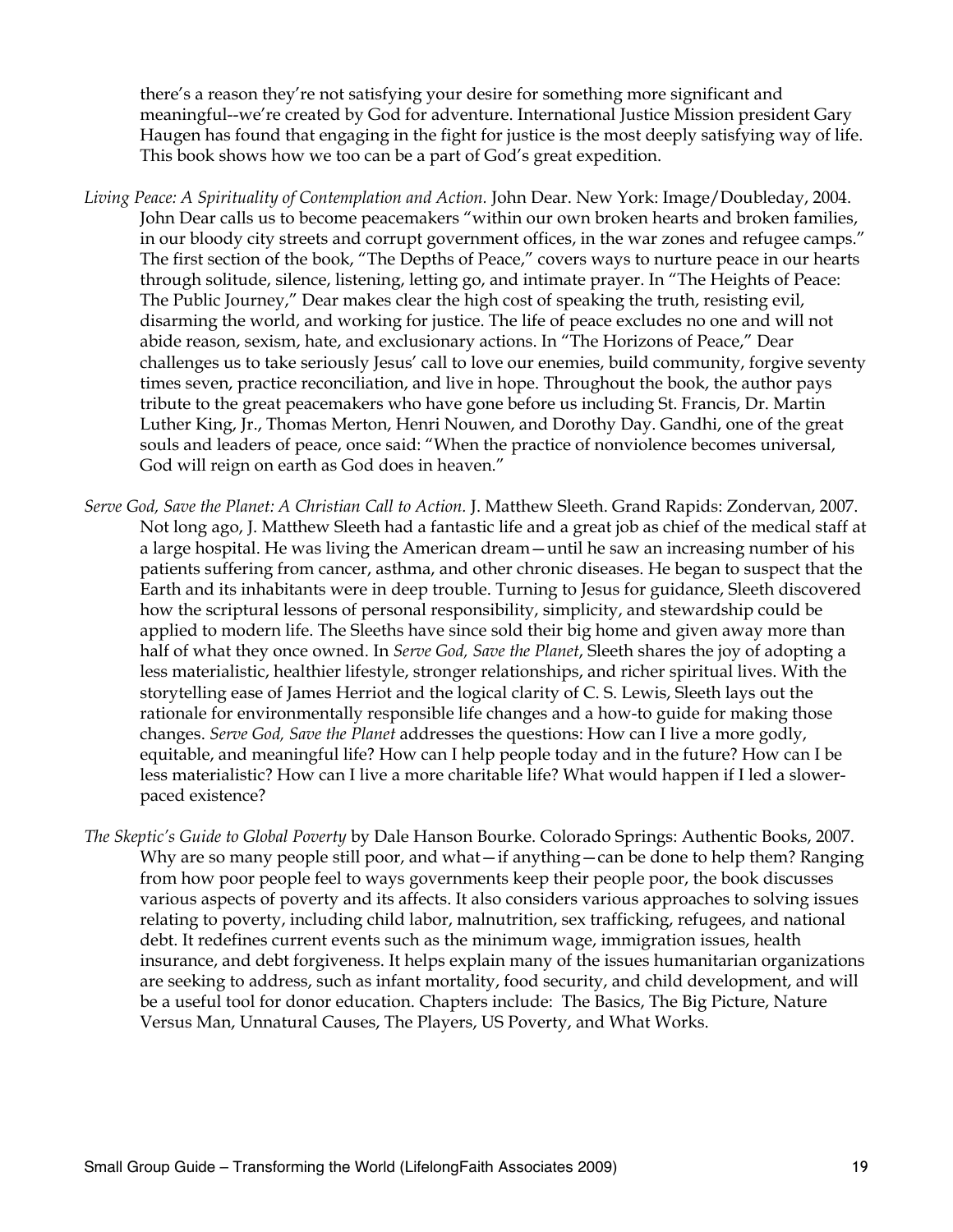#### **Resources for Action**

*The Busy Family's Guide to Volunteering*. Jenny Friedman. Beltsville, MD: Robins Lane Press, 2003. Volunteering is an important way to cultivate compassion, gratitude, and empathy in children and to bring families together in meaningful ways. For busy parents who want to spend time with their kids while still contributing to their community, family volunteering is an opportunity to combine two commitments into one. This book is -perfect for every family because it offers flexibility—volunteer for long-term projects or one-time events. Whether you have a two-year-old or an eighteen-year-old, you'll find everything you need to know to have a fulfilling and fun volunteer experience, from finding the right opportunity for your family to answering hesitations you may have. The perfect book for families who want to do good things for their community, spend quality time together, and have fun!

#### *Everybody Wants to Change the World: Practical Ideas for Social Justice*. Tony Campolo and Gordon Aeschliman. Ventura, CA: Regal Books, 2006,

All over the world—and in your community—people are lonely, hungry, sick, struggling to make ends meet, bitter, imprisoned, dying. Do you feel powerless to make a difference? You don't have to be helpless! From the simplest acts of kindness to more complex works of mercy, you'll find more than 100 practical ideas for compassionately responding to the needs of others. It's all here, from suggestions about working with the poor to honoring and assisting the elderly; helping immigrants assimilate and supporting the sick; respecting and serving the disabled, showing compassion to those in prison, and caring for the environment. You'll discover practical ways to begin making a difference in your community today, and helping others catch a vision for changing the world! A leader's guide makes this adaptable for group study, as well as individual reading. Jesus calls us to creatively and courageously share the good news by loving our neighbor. It's time to begin!

#### *Growing Compassionate Kids: Helping Kids See Beyond Their Backyard.* Jan Johnson. Nashville: Upper Room Books, 2001.

Open a new world of possibilities for your kids, where making a difference for others becomes a way of life! Growing Compassionate Kids illustrates practical everyday ways for parents to help children develop empathy and seek justice in the world. As one reviewer says, "This book is a wonderful antidote to both 'compassion fatigue' and the frustrations of Christian parenting in a selfish society." Jan Johnson, a well-known author who deals with Christian spirituality, helps moms and dads and grandparents learn to incorporate social outreach and mission into the often-hectic everyday realities of family life. When children see these living examples, they'll grow to be disciples of Christ and learn to consider others above self. "Teaching kids to care for people is one more way to teach our children to love God," writes the author. "A child growing in empathy is moving from isolation to connection, from self-centeredness to others-awareness, from hostility to hospitality." Couldn't the world use more people like that? There's no greater legacy we could leave to our kids and to humankind. Questions for reflection plus personal and family devotions are included in each chapter.

#### *Our Day to End Poverty: 24 Ways You Can Make a Difference.* Shannon Daley-Harris, Jeffrey Keenan, Karen Speerstra. San Francisco: Berrett-Koehler Publishers, 2007.

This book is organized around the typical activities of an ordinary 24-hour day and then showing how to see them as part of the path out of poverty. For example, making breakfast, taking the kids to school, and checking email are connected to addressing world hunger, making education available to all, and ensuring access to appropriate technology. The authors presents hundreds of steps we can take to combat poverty and all its attendant evils. The